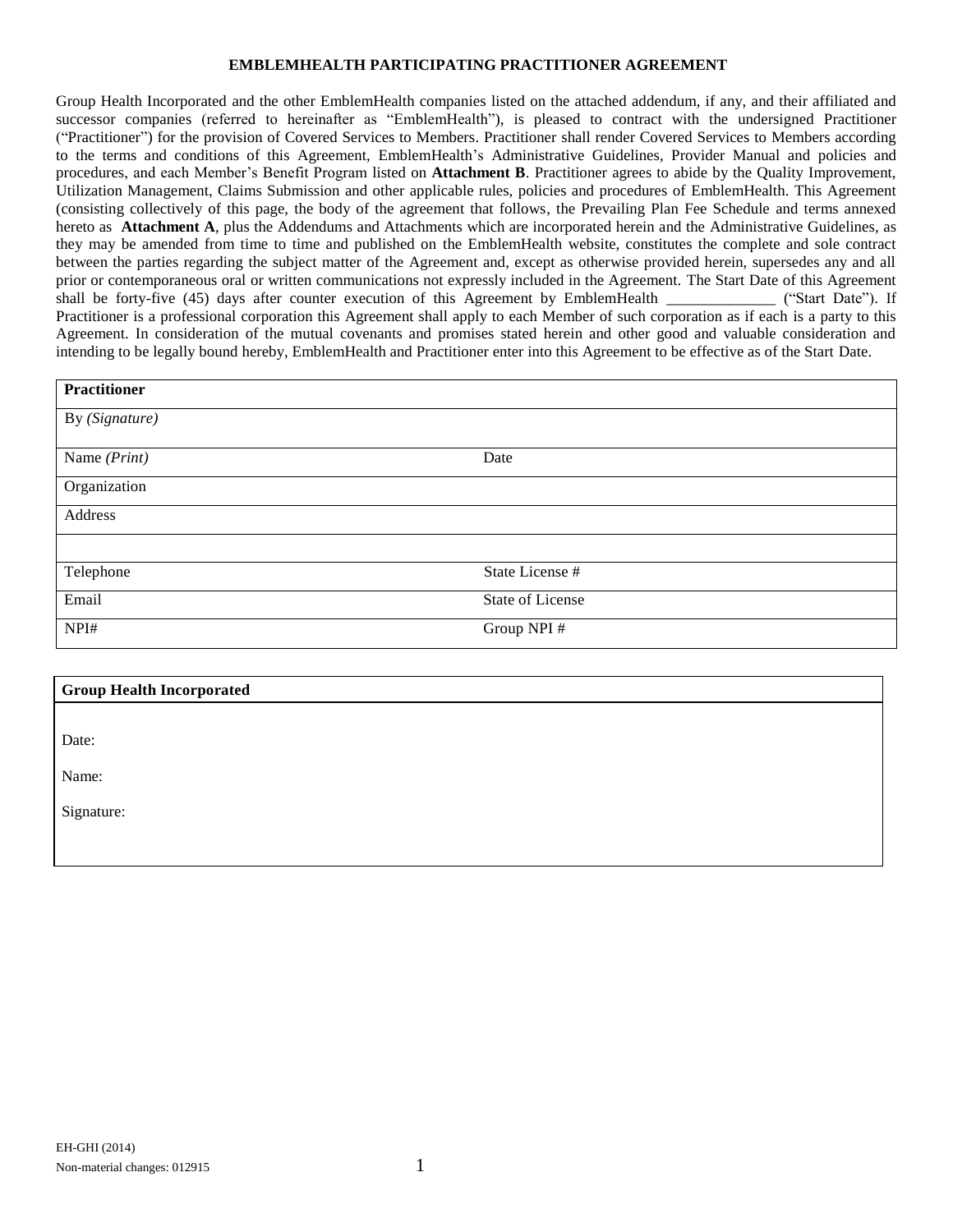#### **ATTACHMENT B**

#### **NETWORK PARTICIPATION & BENEFIT PROGRAMS**

This Agreement applies to the Networks listed below and all of the Benefit Plans associated with such Networks. EmblemHealth reserves the right to add, delete, or modify the Benefit Plans associated with the Networks listed below. Provider shall be deemed participating in all Benefit Plans associated with the Networks listed below and may not terminate participation in an individual Benefit Plan.

A full list of Benefit Plans associated with the below Networks may be found in the provider section of the EmblemHealth website: [www.emblemhealth.com/providers.](http://www.emblemhealth.com/providers) Providers are encouraged to subscribe to receive updates to the Provider Networks and Member Benefit Plans Chapter of the Provider Manual by clicking the subscribe icon within that chapter.

| Company    | <b>Network Participation</b>                                          | <b>Benefit Plan</b>                                                                        |
|------------|-----------------------------------------------------------------------|--------------------------------------------------------------------------------------------|
| <b>GHI</b> | Commercial:<br><b>CBP Network, National Network, Tristate Network</b> | EmblemHealth CBP EPO<br>EmblemHealth CBP PPO                                               |
|            | Network Access Network                                                | Network Access Plan                                                                        |
|            | Medicare:<br>Medicare Choice PPO Network                              | EmblemHealth Medicare ASO<br>EmblemHealth Medicare PPO<br>Medicare Dual Eligible (PPO) SNP |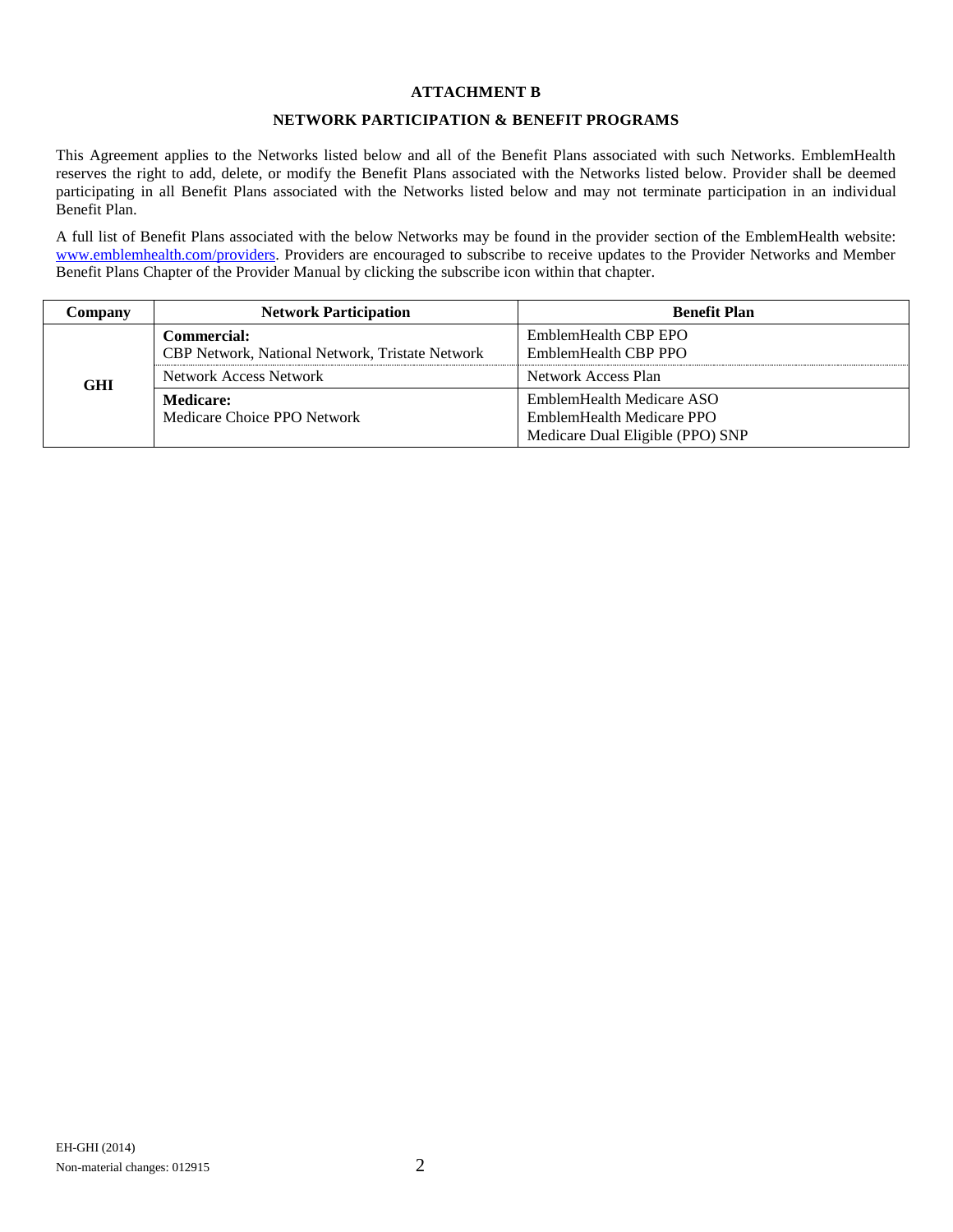# **TABLE OF CONTENTS**

- **I. DEFINITIONS**
- **II. PRACTITIONER'S OBLIGATIONS**
- **III. EMBLEMHEALTH'S OBLIGATIONS**
- **IV. PAYMENT**
- **V. REPRESENTATIONS AND WARRANTIES OF PRACTITIONER**
- **VI. TERM AND TERMINATION**
- **VII. GENERAL PROVISIONS**

#### **INDEX OF ADDENDUMS**

#### **MEDICARE ADVANTAGE ADDENDUM**

#### **EMBLEMHEALTH ENTITIES ADDENDUM**

# **LIST OF ATTACHMENTS**

- **ATTACHMENT A FEE SCHEDULE**
- **ATTACHMENT B NETWORK PARTICIPATION AND BENEFIT PROGRAMS**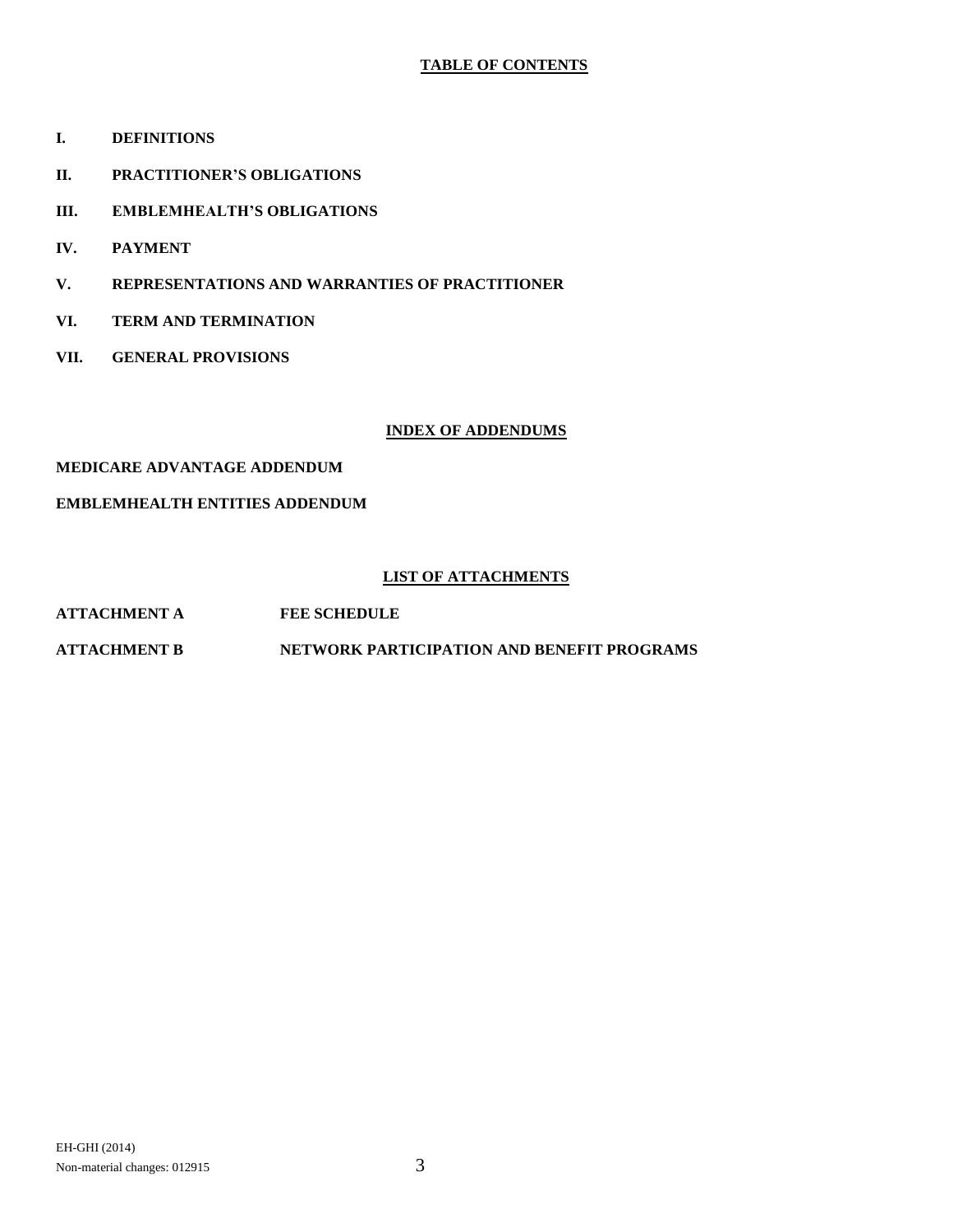#### **EMBLEMHEALTH PARTICIPATING PRACTITIONER AGREEMENT**

#### **ABOUT EMBLEMHEALTH**

This Agreement (the "Agreement") is made by and among the Practitioner listed on the signature page (page 1) and the EmblemHealth organization listed on the signature page (page 1) and the other EmblemHealth entities set forth on attached EmblemHealth Entities Addendum, with their offices located at 55 Water Street, New York, New York 10041, all under the common control of EmblemHealth, Inc., and whose operations are administered by EmblemHealth Services Company, LLC (collectively referred to hereinafter as "**EmblemHealth**" or "Plan") and the Practitioner listed on the signature page (page 1).

The EmblemHealth companies are corporations which operate as managed care organizations, licensed insurers or third party administrators for the purpose of providing or arranging for the provision of health care services to Members of the Benefit Programs. Through this Agreement, Practitioner agrees to join the EmblemHealth network (subject to the differing Prevailing Fee Schedules) as a participating provider for the Benefit Programs set forth on **Attachment B**.

In consideration of the aforementioned premises and the mutual promises and provisions contained herein, and intending to be legally bound hereby, the parties agree as follows:

#### **I. DEFINITIONS**

1. "**Administrative Guidelines**" means the instructions issued by EmblemHealth to Participating Providers, inclusive of the EmblemHealth Provider Manual, policies and procedures, posting on the EmblemHealth website at **[www.emblemhealth.com,](http://www.emblemhealth.com/)**  newsletters and other communications from EmblemHealth to Participating Providers that sets forth the protocols and procedures that Participating Providers shall follow with respect to Covered Services provided under the Benefit Programs. The Administrative Guidelines and Provider Manual and the rules, policies and procedures stated thereto, as they may be amended from time to time via the EmblemHealth website, is expressly incorporated herein by reference and made a part of this Agreement. In the event of any inconsistency between this Agreement and the Administrative Guidelines and Provider Manual, the most recent revision of the Administrative Guidelines and Provider Manual shall control.

2. **Benefit Program**" and "**Benefit Plans**" means any health coverage set forth in **Attachment B** to this Agreement which is made a part hereof and incorporated herein.

3. **"Covered Services"** means those Medically Necessary services which: (i) a Member is entitled to receive under the terms and conditions of his/her Benefit Program, (ii) are within the scope of the Practitioner's practice; and (iii) the Practitioner has been credentialed and is privileged by EmblemHealth to provide and is authorized to render pursuant to the terms of this Agreement.

4. "**Member**" or "**EmblemHealth Member**" means any person covered under an EmblemHealth Benefit Program.

**5. "Payor"** means an employer, third party administrator, labor union, organization or other person or entity which: (i) has contracted with EmblemHealth to administer a Benefit Program that is not underwritten or insured by EmblemHealth; (ii) has agreed to be responsible for funding benefit payments for Covered Services provided to Members under the terms of such Benefit Program; and (iii) which has been authorized by EmblemHealth to access Covered Services under this Agreement, based on EmblemHealth's determination, following commercially reasonable due diligence efforts, that such Payor is financially stable and capable of paying those claims for which it is responsible.

6. "**Practitioner"** means the licensed professional identified on the signature page (page 1).

# **II. PRACTITIONER'S OBLIGATIONS**

# **A. COMPLIANCE WITH LAWS.**

1. The parties shall comply with all state and federal laws, regulations and guidelines applicable to their respective operations and practices and to their participation in governmental health care programs, including, as applicable, Medicare (see Medicare Addendum attached hereto and incorporated herein) and all other laws applicable to recipients of federal funds. Nothing in this Agreement shall be construed to relieve EmblemHealth from any obligations it may have pursuant to any applicable federal, state or local law, regulation or contract. Notwithstanding any other provision of this Agreement, the parties shall comply with: (i) the Managed Care Reform Acts; (ii) the Health Insurance Portability and Accountability Act, (iii) the HIV Confidentiality requirements of Article 27-F of the Public Health Law and Mental Hygiene Law; (iv) Title VI of the Civil Rights Act of 1964; (v) Title II of the Americans with Disabilities Act; (vi) the Age Discrimination Act of 1975, and (vii) all applicable laws prohibiting discrimination against any Member on the basis of Plan membership, source of payment, color, race, ethnicity, creed, sex, age, national origin, religion, place of residence, health status, health care needs, HIV status, mental or physical disability or medical condition or handicap or other disability, sexual orientation, marital status, veterans status, claims experience, medical history, evidence of insurability (including condition arising out of acts of domestic violence), genetic information or type of illness or condition in rendering services pursuant to this Agreement.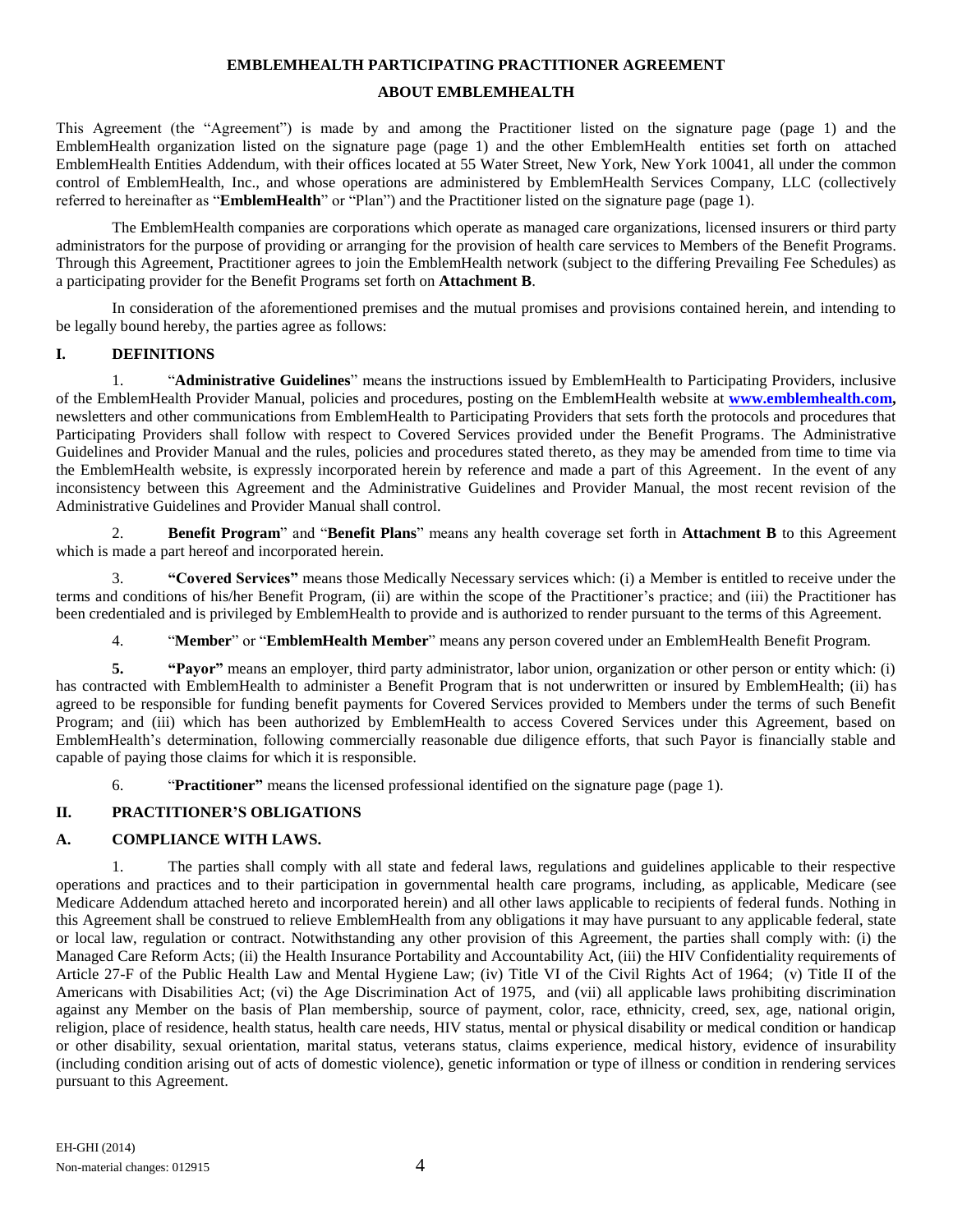2. Practitioner shall treat Members in the same manner and in accordance with the same standards and priority as Practitioner treats its other patients regardless of the source of payment. Care will be provided in a manner to support positive relationships with patients in accordance with professional standards of conduct, striving for a high level of patient satisfaction.

3. Practitioner agrees to comply with any and all applicable laws governing patient consent and advanced directives.

#### **B. PROFESSIONAL REQUIREMENTS.**

1. Practitioner represents and warrants that he/she shall, throughout the term of this Agreement, (i) be duly licensed or certified to practice medicine or provide Covered Services for which Practitioner is otherwise licensed or certified to provide in the state issuing the license; (ii) remain board certified/eligible, where applicable; and (iii) maintain staff privileges in at least one EmblemHealth participating hospital, where applicable. Practitioner shall meet the credentialing requirements of EmblemHealth prior to rendering any services hereunder and cooperate with EmblemHealth's process for confirming credentialing status. Practitioner shall ensure that allied health professionals and support staff employed by or associated with Practitioner are appropriately licensed and/or certified and/or qualified in accordance with applicable state law and meet EmblemHealth's credentialing standards, when applicable. Practitioner agrees that only persons who meet all the requirements set forth in this Agreement will be allowed to provide Covered Services to Members under this Agreement and only after complying with all of EmblemHealth's credentialing and recredentialing requirements and being advised of the EmblemHealth's credentialing committee's approval.

# **C. PROVISION OF COVERED SERVICES.**

1. Practitioner shall be reimbursed for rendering Covered Services to Members in accordance with this Agreement, the Administrative Guidelines, Provider Manual, EmblemHealth's policies and procedures and the Member's Benefit Program. Practitioner shall verify an individual's eligibility for Covered Services by complying with the identification and verification procedures established from time to time by EmblemHealth.

2. Practitioner agrees to interact with EmblemHealth on an electronic platform for purposes including but not limited: (i) obtaining Member eligibility, benefits information, referrals, and prior approvals, (ii) submitting claims, and (iii) viewing claim dispositions, member panel reports, Clinical Practice Guidelines, drug formularies, listings of EmblemHealth participating providers, the provider newsletter, and updates to the Administrative Guidelines.

3. Practitioner shall perform all obligations required hereunder in accordance with the professional standards applicable to the professional practice and rules of ethics/conduct promulgated by all applicable regulatory agencies and medical professional bodies.

4. This Agreement applies only to Covered Services and is not intended to prohibit Practitioner in any way, from offering or rendering non-Covered Services to Members. Prior to rendering the non-Covered Service, Practitioner shall: (i) notify the Member that the service is a non-Covered Service; (ii) have the Member agree in writing to pay such non-Covered Service; and (iii) collect payment for all non-Covered Services directly from the Member.

5. Practitioner hereby agrees to participate, cooperate and comply with the decisions, rules, policies, procedures and regulations established by EmblemHealth's Quality Improvement, Utilization Management, Claims and Grievance and Appeals programs, including, but not limited to, maintaining conformance with the standards of satisfactory performance under the QI Program as well as complying with quality investigations, and as applicable per the Member's Benefit Program, prior approval of elective admissions and procedures, referral process, and reporting of clinical encounter data, as more fully described in the Administrative Guidelines and Provider Manual.

6. From time to time EmblemHealth may enter into agreements with third party payors or provider organizations ("Carve- Out Vendor") to provide or arrange for the provision of certain Covered Services through the Carve-Out Vendor's own network. Practitioner agrees that during the duration of this Agreement and EmblemHealth's agreement with the Carve-Out Vendor, this Agreement or a specific discrete subset of services rendered by Practitioner pursuant to this Agreement, shall upon notice by EmblemHealth to Practitioner: (i) remain or become "dormant"; and (ii) become "resurrected" and in full force and effect upon notice by EmblemHealth to Practitioner.

7. In the event Practitioner is participating with EmblemHealth by way of this Agreement as well as by way of a separate group or IPA Agreement, Practitioner agrees that: (i) the terms of the group or IPA Agreement governs for Covered Services rendered by Practitioner at those practice locations governed by such group or IPA agreement; and (ii) the terms of this Agreement governs for Covered Services rendered by Practitioner at all other locations.

# **D. RECORDS AND REPORTS**

1. Practitioner shall document all Covered Services provided to Members in a format which is easily retrievable and which conforms with federal, state and local laws and regulations applicable to medical records. Practitioner shall permit EmblemHealth's representative(s) access, upon reasonable prior notice and during regular business hours, to inspect and copy (without charge) all medical, billing, and financial and statistical records relating to the provision of Covered Services to Members in accordance with all applicable laws and regulations and usual policies and procedures for the maintenance of such records.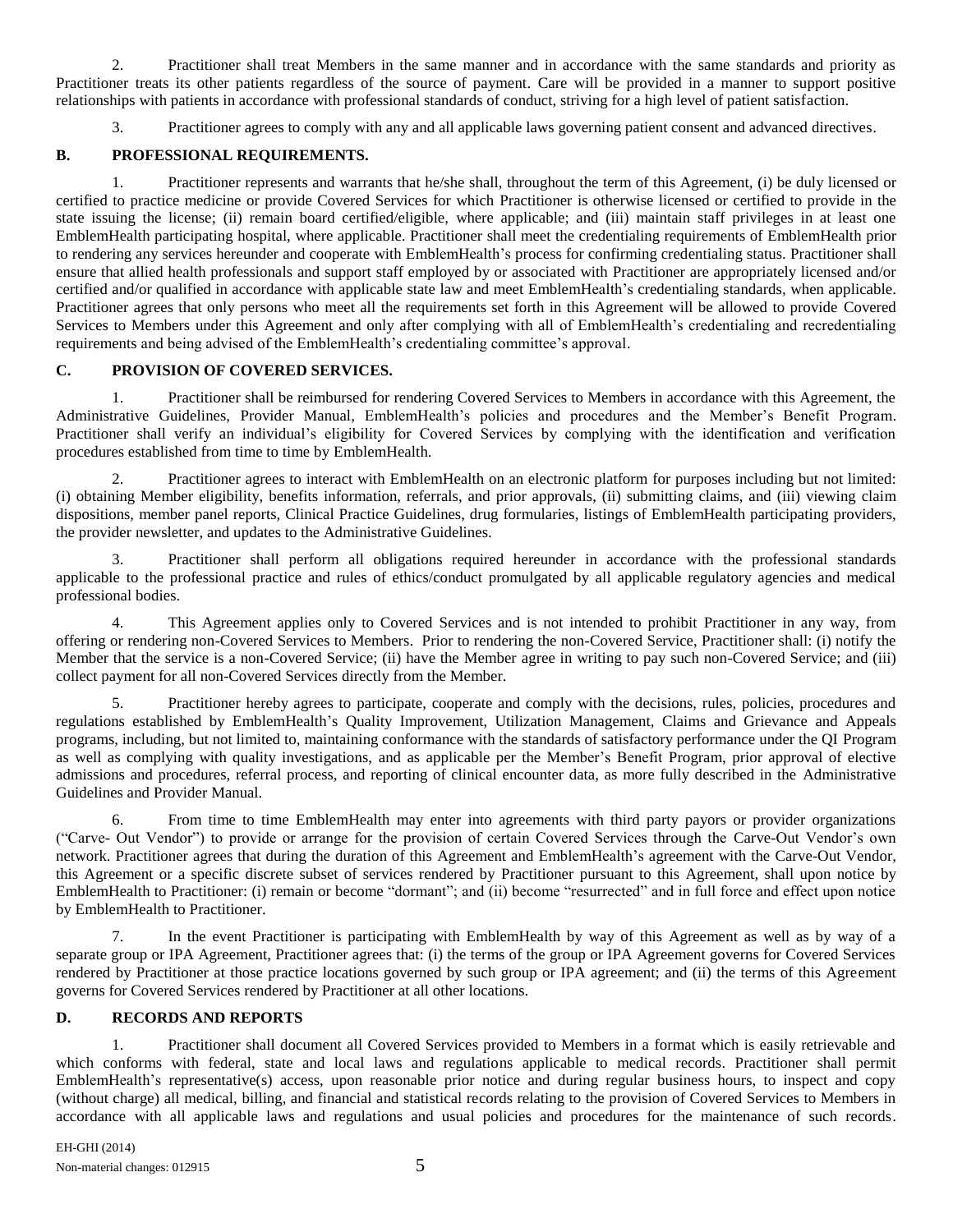Practitioner shall make Members' medical records available to EmblemHealth or its designated representative(s) for, among other purposes, assessing quality of care, Medical Necessity and appropriateness of care provided to Members. Practitioner shall comply with all federal, state and local laws and regulations applicable to the confidentiality, privacy, and maintenance of patient records, including requirements for maintaining such records for six (6) years (10 years for Medicare members) from the last date of treatment or, in the case of a minor, for three (3) years after majority or six (6) years from the date of service whichever is longer, or for such period of time as required by law, whichever is longer. EmblemHealth agrees that it will obtain consent directly from Members at the time of enrollment or at the earliest opportunity or alternatively, Practitioner will obtain consent from Members at the time Covered Services are rendered for disclosure of medical records to EmblemHealth and third parties. Record maintenance and audit access shall survive the termination of this Agreement regardless of the cause giving rise to such termination.

2. Practitioner shall, no later than ten (10) business days after receipt of written request, provide a copy of all relevant portions of a Member's medical records, encounter data or financial and statistical records relating to services rendered to Members to EmblemHealth, NYSDOH, NYSDFS, and to any other federal, state or local governmental agency involved in assessing the quality of care or investigating Member grievances or complaints, including the Comptroller General of the State of New York, the Department of Health and Human Services and the Comptroller General of the United States and their authorized representatives. Upon such request from any federal, state, or local government, Practitioner shall provide prior written notice of such request to EmblemHealth within four (4) business days of such request. All requests for records shall be supplied to EmblemHealth at Practitioner's expense. This provision shall survive termination of this Agreement regardless of the cause giving rise to such termination.

3. Practitioner shall maintain and provide any other records EmblemHealth may reasonably request (without cost to EmblemHealth) for regulatory compliance or program management purposes and shall cooperate with EmblemHealth in all fiscal and medical audits, site inspections, peer review, Utilization Management, credentialing and recredentialing and any other monitoring required by federal, state or local regulatory or accreditation agencies, including Utilization Review Accreditation Commission ("URAC") and the National Committee for Quality Assurance ("NCQA"). Any record required by a regulatory or accreditation agency shall, at Practitioner's expense, be delivered to EmblemHealth within the time frame requested by the requesting agency, but in no event more than four (4) business days of its request. Practitioner shall promptly comply with all directives and recommendations issued as a result of any such inspection or audit to the extent applicable to Practitioner and necessary for regulatory compliance or compliance with EmblemHealth policies. Practitioner shall retain all financial and administrative records relating to this Agreement for seven (7) years after the termination of this Agreement, or for such period of time as required by law, whichever is longer. This provision shall survive termination of this Agreement regardless of the cause giving rise to such termination.

#### **E. INSURANCE.**

1. Practitioner warrants and represents that he/she shall procure and maintain, at his/her own cost and expense throughout the initial and any renewal term of this Agreement, insurance with a reputable carrier, and in amounts in accordance with industry standards, to insure Practitioner, its directors, officers, employees and agents against any claim or claims for damages arising by reason of property damage, personal injury or death occasioned directly or indirectly in connection with the performance by Practitioner and Practitioner's employees and agents, under this Agreement. This shall include, without limitation, professional liability insurance in the minimum amounts of one million dollars (\$1,000,000) per occurrence and three million dollars (\$3,000,000) in the aggregate.

2. Evidence of the insurance coverage required hereunder and a description of the insurance policies shall be provided to EmblemHealth on request and Practitioner shall provide EmblemHealth with no less than thirty (30) days prior written notice of any material modification, reduction or termination of any such coverage. Upon request of EmblemHealth, Practitioner shall provide evidence of workers compensation coverage for its employees.

# **F. CONFIDENTIAL AND PROPRIETARY INFORMATION; NON-SOLICITATION.**

1. Practitioner shall treat as confidential this Agreement (including the compensation provisions herein), utilization data, reports and procedures, quality improvement procedures, utilization review, credentialing procedures and all other information of EmblemHealth that Practitioner may gain access to through performance under this Agreement (hereinafter collectively referred to as "Information") and shall not disclose such Information to any other party, except to Practitioner's accountants, attorneys, consultants or other authorized representatives, who shall be required to abide by the terms of this Section. Information shall not include information which: (i) is or becomes known as public information through no fault of Practitioner; (ii) is learned by Practitioner from a third party legally entitled to disclose such information; or (iii) was already known to Practitioner at the time of disclosure. All Information is the exclusive property of EmblemHealth. Upon termination of this Agreement, Practitioner shall cease and desist from all uses of Information and shall return, or destroy, all Information (and any copies thereof) then in Practitioner's possession to EmblemHealth. Practitioner shall ensure all persons who render services to Members on behalf of Practitioner comply with this requirement. This provision shall survive termination of this Agreement, regardless of the reason for termination. Notwithstanding anything herein to the contrary, this Agreement shall not be deemed to restrict Practitioner from complying with a government or court order or decree or a request from any regulatory authority having jurisdiction to disclose any Information of EmblemHealth; provided, however, that in such event, Practitioner will provide EmblemHealth with prompt written notice so that EmblemHealth may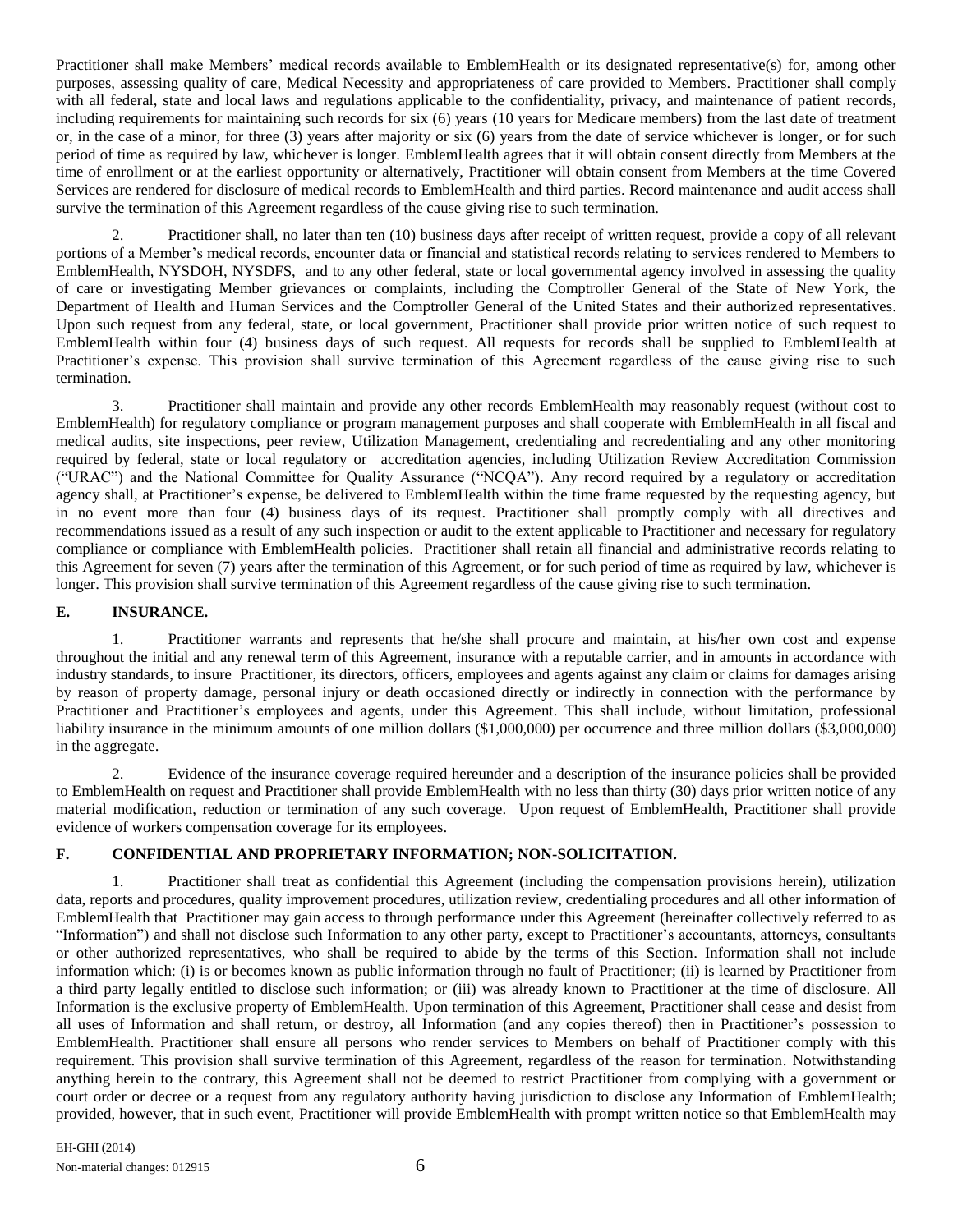seek a protective order or other appropriate remedy and/or waive compliance with the provisions of this Agreement. In the event that such protective order or other remedy is not obtained, or EmblemHealth waives compliance with the provisions of this Agreement, Practitioner will furnish only that portion of the Information which is legally required and will exercise its commercially reasonable efforts to obtain reliable assurance that confidential treatment will be accorded the Information.

2. During the term of this Agreement and for a period of three years thereafter, Practitioner shall not solicit Members, directly or indirectly, to enroll in any other health care plan other than those offered by EmblemHealth, including, but not limited to, health maintenance organizations, preferred provider organizations, exclusive provider organizations, consumer directed plans and point of service plans.

3. Practitioner agrees that any violation of this Section by Practitioner will result in irreparable injury to EmblemHealth. Therefore, in addition to and without limiting or waiving any other remedies available to EmblemHealth at law or in equity, EmblemHealth shall be entitled to seek an injunction restraining Practitioner and any other related persons from violating this Section and, in such event, a defense shall not be raised that the remedies available at law are adequate.

# **G. PROTECTION OF MEMBERS.**

1. Except as otherwise provided in Paragraph IV below, in no event, including, but not limited to, non-payment by EmblemHealth or a Payor, EmblemHealth or a Payor's insolvency or any other breach by EmblemHealth of the terms of this Agreement, shall Practitioner bill, charge, collect a deposit from, seek compensation, remuneration or reimbursement from or maintain any action or have any recourse against, any Member or person(s) acting on a Member's behalf, for Covered Services provided under this Agreement. Practitioner agrees not to impose any administrative fees or surcharges to Members under any circumstances. This provision does not prohibit Practitioner from collecting Copayments (up to the Prevailing Plan Fee Schedule), Coinsurance or Deductibles as specifically stated in the Remittance Advice and provided in accordance with the terms of the Member's Benefit Program

2. Practitioner agrees that the provisions set forth in this Section shall survive the termination of this Agreement, regardless of the cause giving rise to the termination, including insolvency of EmblemHealth, and shall be construed to be for the benefit of Members.

# **H. INDEMNIFICATION.**

Each Party (the "Indemnitor") shall indemnify and hold harmless the other Party and its directors, officers, employees, and agents, from and against any and all claims, liabilities, losses, damages, causes of action and expenses (including, without limitation, reasonable attorney's fees and costs) (collectively, the Indemnified Amounts) which may be imposed on, incurred by or asserted against the other Party and which in any way arise out of or relate to any acts of the Indemnitor or any director, officer, employee, or agent thereof in connection with its obligations under this Agreement, excluding, however, Indemnified Amounts that result from negligence or misconduct on the part of the other Party, its directors, officers employees, or agents.

# **III. EMBLEMHEALTH'S OBLIGATIONS**

**A. Member Identification and Eligibility.** EmblemHealth shall maintain a system of Member identification including, but not limited to, Member identification cards, website and interactive voice response systems, to enable Practitioner to determine a Member's eligibility for Covered Services. Practitioner understands and acknowledges that an individual presenting an EmblemHealth identification card shall not be deemed conclusive evidence that such person is a valid Member at the time services are rendered.

**B. Determination of Ineligibility**. The determination of an individual's status as a Member, or lack thereof, under any Benefit Program shall be made by EmblemHealth in the exercise of their sole discretion. Compliance with the verification procedures and EmblemHealth's confirmation of an individual's status as a Member, or lack thereof, does not constitute a guarantee of eligibility and payment for Covered Services. In the event that Practitioner provides what would have been a pre-authorized Covered Service to an individual after complying with EmblemHealth's membership verification and preauthorization process, and EmblemHealth subsequently determines that such individual was not entitled to coverage as a Member, EmblemHealth may deny the claim except as provided by Section 3238 of the New York Insurance Law, for applicable claims. In such event, Practitioner may seek payment from such individuals to whom Covered Services were provided on or after the date on which the individual became ineligible for coverage.

**C. Quality Improvement, Member Grievances, Claims and Utilization Management** EmblemHealth will maintain and Practitioner agrees to cooperate with and participate in EmblemHealth's Quality Improvement, Claims, Member Grievance and Utilization Management Programs which include peer review, quality investigations, prior authorization requirements, provider credentialing and recredentialing and medical policy development as more fully described in the Provider Manual and the provision of all required HEDIS data via claims, encounter and/or clinical data systems. Practitioner understands that EmblemHealth's utilization management program promotes adherence to accepted medical treatment standards and that as part of such program EmblemHealth conducts utilization management reviews which include but are not limited to, pre-admission screenings for all elective admissions, concurrent review with respect to all hospitalized Members, retrospective chart reviews for discharged Members and post-payment reviews. EmblemHealth's utilization management policies shall, from time to time, be revised and shall not constitute modifications to this Agreement.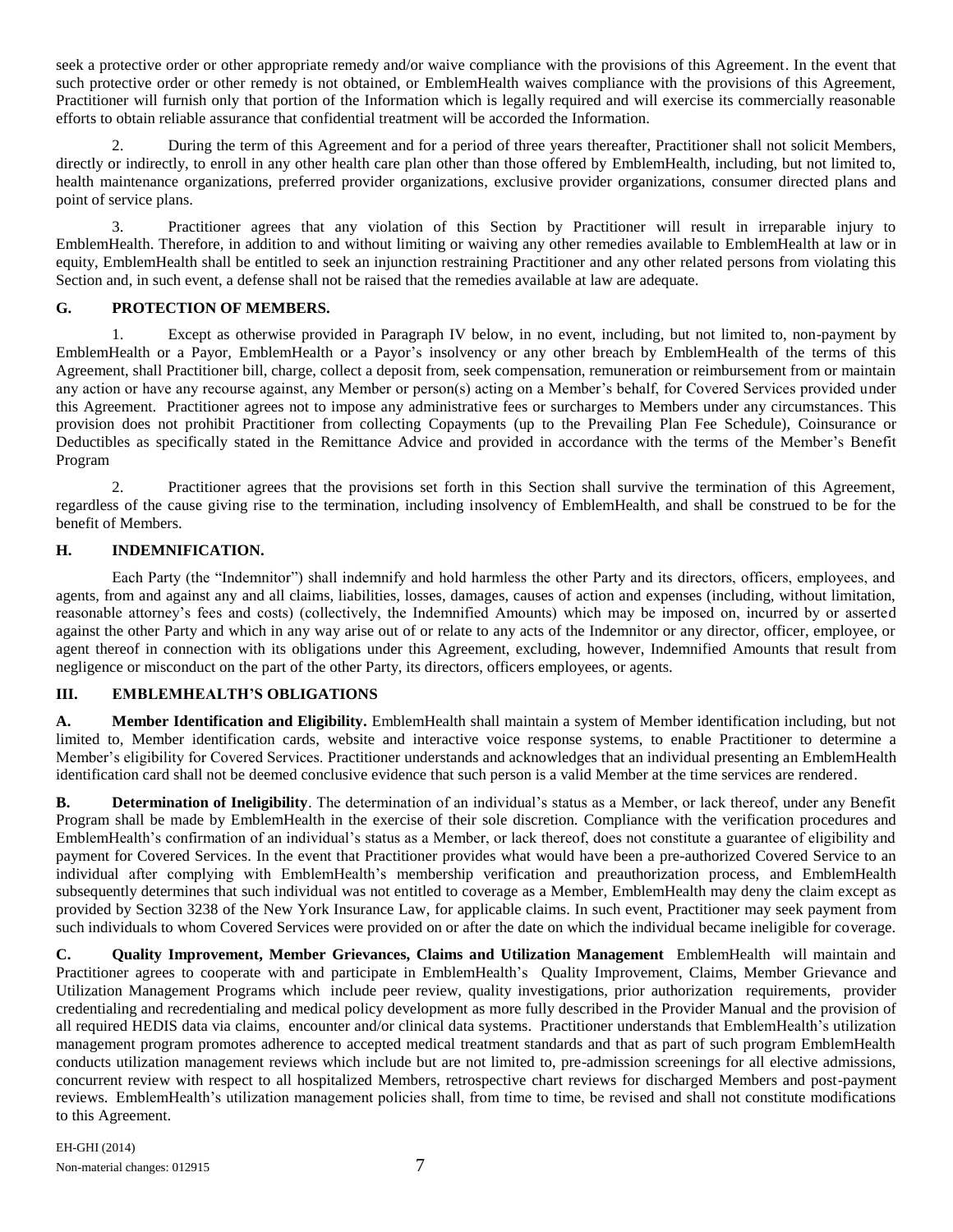**D. Availability of Personnel**. EmblemHealth shall make appropriate personnel available during regular business hours in the event Practitioner has any questions or concerns relating to the provision of Covered Services pursuant to this Agreement.

**E. Credentialing.** Practitioner understands and acknowledges that EmblemHealth has sole responsibility to review applications and perform all credentialing and recredentialing activities under this Agreement. Practitioner understands and agrees that he/she may not perform Covered Services under this Agreement until EmblemHealth has notified Practitioner that all applicable credentialing criteria and requirements have been met.

**F. Administrative Operations**. EmblemHealth shall conduct the day-to-day administrative operations of the Benefit Programs, including but not limited to: setting premiums; establishing new and revising existing Benefit Plans; making benefit determinations, claims adjudication and any other functions that are necessary and appropriate for the proper administration and support of the arrangement for Covered Services to be provided to Members.

# **IV. PAYMENT**

**A.** Practitioner shall submit claims for Covered Services rendered to Members within one hundred twenty (120) days from the date of service or, in the event that there is a coordination of benefits issue, within ninety (90) days from the date the Explanation of Benefits was issued by the primary payor or any greater period as set forth in the Administrative Guidelines and Provider Manual. Claims for Covered Services shall be submitted to EmblemHealth or Payor in accordance with the instructions issued on the Member's identification card. Neither EmblemHealth nor Payor will pay claims submitted later than the applicable period, except as required by law. Practitioner shall be paid for Covered Services rendered in accordance with the provisions set forth in **Attachment A**, or Practitioner's charges, whichever is less. EmblemHealth shall use its best efforts to adjudicate or facilitate adjudication of applicable claims in accordance with the time frames provided in the Administrative Guidelines and Provider Manual. Practitioner agrees that in the event of any overpayment to Practitioner by EmblemHealth, Practitioner shall promptly reimburse EmblemHealth the amount of any such overpayment, or be subject to offset by EmblemHealth in accordance with applicable law. Claims denied for untimely filing shall not be billed to the Members.

**B.** When contracted rates are based on a standardized fee schedule such as the Medicare Fee Schedule, claims will be processed and payments will be made in accordance with the Fee Schedule that is loaded into EmblemHealth's claims processing system at the time the claim is adjudicated "Prevailing Plan Fee Schedule"). Practitioner shall accept any applicable copayment (up to the amount of the Prevailing Plan Fee Schedule) and/or coinsurance and the payments described herein as payment in full. Practitioner shall not be entitled to any additional reimbursement by any third party (including Medicare) for Covered Services rendered to Members, except as may be required to comply with EmblemHealth's coordination of benefits program. Any amount so collected by Practitioner shall be reported and paid to EmblemHealth.

**C.** EmblemHealth is not responsible to pay Practitioner for non-Covered Services. Practitioner shall, prior to rendering any non-Covered Service: (i) notify the Member that the service is a non-Covered Service; (ii) have the Member agree in writing to pay for such non-Covered service; and (iii) collect payment for all non-Covered Services directly from the Member.

**D.** If the service is otherwise a Covered Service but Practitioner is not credentialed or privileged by EmblemHealth to provide such services to Members Practitioner agrees that the claim will be denied and that he/she may not bill the Member for such services.. If the service is otherwise a Covered Service but Practitioner: (i) treats a Member at a contracted but not credentialed location; (ii) treats a commercial Member in an emergency or with EmblemHealth's approval and Practitioner does not participate in such program under this Agreement, Practitioner agrees to accept reimbursement in accordance with the terms of this Agreement at the applicable Prevailing Plan Fee Schedule then in effect pursuant to **Attachment A** of this Agreement. In the event Practitioner renders Covered Services to a Member covered under a government program, (e.g. a Medicare or Medicaid/Family Health Plus Member) and Practitioner does not participate in such government program under this Agreement, Practitioner shall accept reimbursement at the then prevailing fee schedule payable under that government program that is then currently loaded into EmblemHealth's reimbursement system and not Practitioner's charges billed for such Covered Services.

**E.** If Practitioner does not comply with the requirements for Member referrals or prior approvals, as set forth in the Administrative Guidelines and in accordance with this Agreement, Practitioner may be held directly responsible for the full or partial reimbursement to EmblemHealth of charges resulting from such non-conforming referral or prior approval. Practitioner acknowledges that referrals made to Non-Participating Providers, including laboratories, in contravention of the terms contained herein may result in Practitioner being held financially responsible by EmblemHealth for costs associated with such unapproved referrals.

**F.** If Practitioner has health coverage under a Benefit Program, Practitioner may not select himself/herself as a primary care physician or otherwise select himself/herself as the primary care physician for any of his/her dependents. Practitioner shall not be reimbursed by EmblemHealth for any services provided by him/her to any of his/her dependents.

**G.** If Practitioner participates in EmblemHealth's Network Access Plan, the following requirements apply:

1. The Payor, and not EmblemHealth, shall be solely liable and responsible for claims processing and reimbursing Practitioner at the Prevailing Plan Fee Schedule, in accordance with **Attachment A.** Practitioner shall have no right of recourse against EmblemHealth in the event of non-payment of such claims by Payor.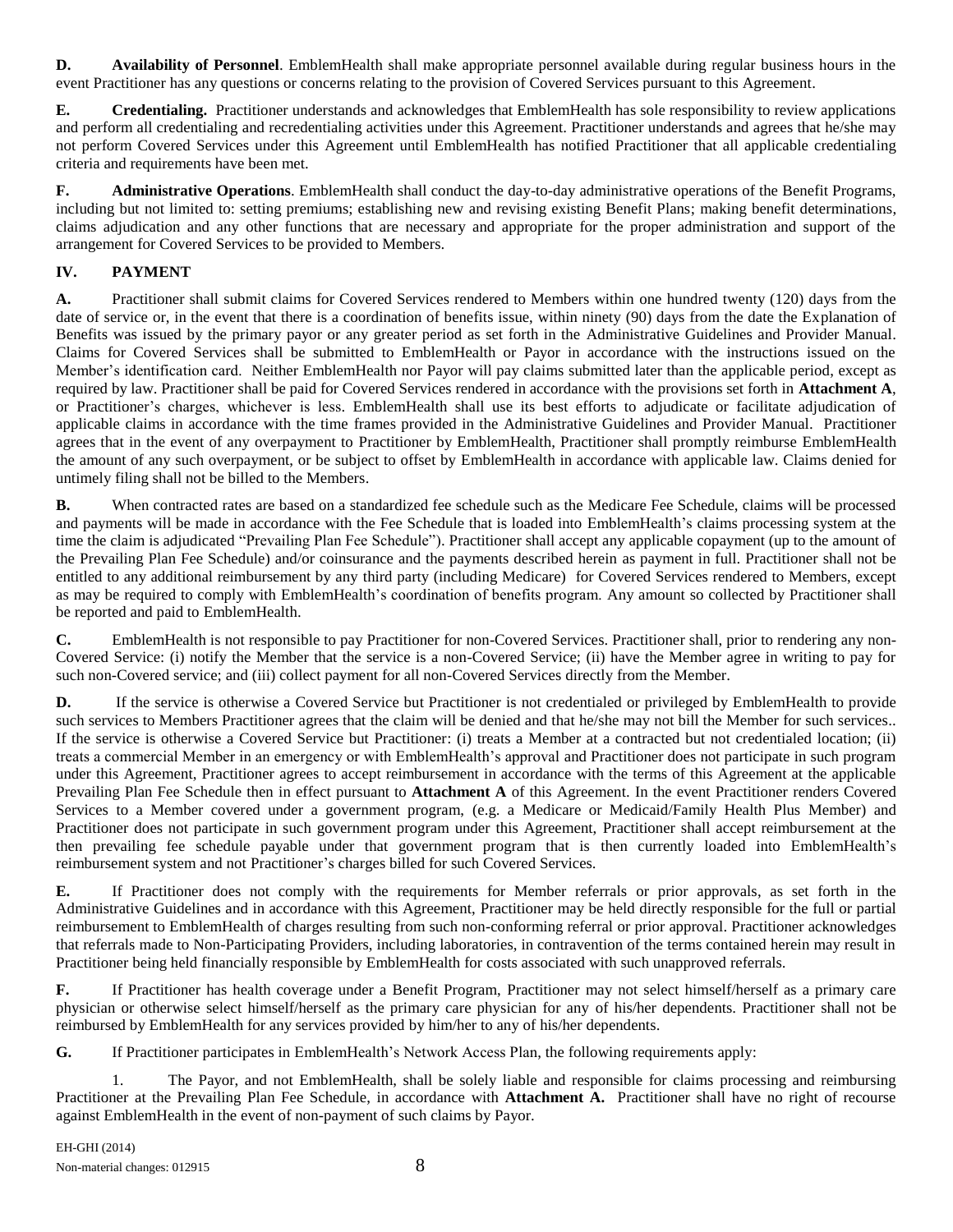2. Practitioner may not bill or seek payment from EmblemHealth or Members except for seeking payment from Members for the applicable copayment, coinsurance and deductibles (up to the Prevailing Plan Fee Schedule).

3. Practitioner shall be reimbursed at the applicable Prevailing Plan Fee Schedule set forth on **Attachment A** directly from the Payor identified on the Member's identification card.

4. If a Payor fails to pay claims for Covered Services that are not reasonably in dispute when due and is in arrears for more than sixty (60) days from the date payment was due, then Practitioner may notify EmblemHealth that Practitioner will seek payment from such Payor at its full charges and that the benefit of the fee schedule set forth on **Attachment A** has been lost. EmblemHealth shall attempt to resolve the payment dispute by contacting the Payor and using commercially reasonable efforts to get the claim paid. In the event that EmblemHealth is unable to resolve the payment dispute, Practitioner may seek payment from the applicable Payor at his/hers full charges.

**H.** If Practitioner participates in EmblemHealth's Administrative Services Only Benefit Plan, the following requirements apply:

1. While EmblemHealth may perform claims processing services on behalf of Payors under the ASO Plan, the Payor, and not EmblemHealth, shall be solely liable and responsible for payment and reimbursing Practitioner at the Prevailing Plan Fee Schedule. Practitioner shall have no right of recourse against EmblemHealth in the event of non-payment of such claims by the applicable Payor. All Members shall present an identification card bearing EmblemHealth's logo and applicable cost sharing information.

2. Practitioner may not bill or seek payment from EmblemHealth or Members except for seeking payment from Members for copayments, coinsurance and deductibles (up to the applicable Prevailing Plan Fee Schedule).

3. Practitioner shall be reimbursed at the applicable Prevailing Plan Fee Schedule set forth on **Attachment A.**

4. Practitioner understands and agrees that payment from EmblemHealth for services rendered to Members enrolled in ASO Benefit Programs is subject to and contingent upon such Payor providing sufficient funds for EmblemHealth to pay or authorizer payment. In the event that EmblemHealth, on behalf of the applicable Payor, fails to make full payment in accordance with the rates set forth on **Attachment A** when due, Practitioner may notify EmblemHealth that Practitioner intends to seek payment from such Payor at its full charges and that the benefit of the discount has been lost. Practitioner may do so only if: (i) he/she first inquires in writing to EmblemHealth as to whether Payor has defaulted; (ii) EmblemHealth confirms, in writing, that the Payor has defaulted, and (iii) Practitioner has provided EmblemHealth fifteen (15) days prior written notice of its intention to seek payment from the Payor. EmblemHealth shall attempt to resolve the payment dispute by contacting the Payor and using commercially reasonable efforts to get the claim paid. For purposes of this paragraph, a default is either: (a) a systematic failure by a Payor to fund clean claims payments related to Members covered through that Payor; or (b) a single failure by a Payor to fund payment for more than sixty (60) days after the receipt of Practitioner's clean claim. A default does not occur in the case of a dispute as to whether certain claims should be paid or the amounts that should be paid for certain claims related to the application of the terms of this Agreement and/or cases where the dispute resolution process as defined in this Agreement is being followed.

**I.** Practitioner agrees and represents that she/he/it has the authority to enter into this Agreement on behalf of all other practitioners sharing the same tax identification number or NPI number as Practitioner. Practitioner agrees that all claims for Covered Services submitted to EmblemHealth having the same tax identification number or NPI number of Practitioner, as well as all subsequent tax identification numbers or NPIs of Practitioner, shall be adjudicated in accordance with the terms of this Agreement whether or not such Covered Services were performed by a provider participating with EmblemHealth or at contracted but not credentialed location.

**J.** Practitioner shall determine whether Members have other insurance or third party coverage for Covered Services. If another party or payor may be responsible for Covered Services provided to a Member, Practitioner shall cooperate with EmblemHealth as requested, including submitting bills to such party or payor and submitting a copy of the EOB along with the claim to EmblemHealth. Practitioner will not withhold or refuse to render Covered Services to Members or require Members to pay for Covered Services pending a decision about whether another payor is primarily responsible for paying for such services. All coordination of benefits in this Agreement shall be in compliance with any applicable state and federal laws. Practitioner agrees to maintain and make available to EmblemHealth or their designee, records reflecting collection of coordination of benefit, subrogation or other proceeds received by Practitioner and the amounts thereof. In the case where a Member has more than one insurance coverage for a Covered Service and EmblemHealth is the secondary coverage, EmblemHealth shall pay any member responsibility up to the applicable Prevailing Plan Fee Schedule set forth in **Attachment A** of this Agreement

**K.** The parties acknowledge that neither party may seek a correction for commercial members claims (other than FEHB members) that it believes was not paid correctly in accordance with the provisions of this Agreement more than twenty-four (24) months after the claim adjudication.

# **V. REPRESENTATIONS AND WARRANTIES OF PRACTITIONER**

Practitioner represents and warrants to EmblemHealth as follows: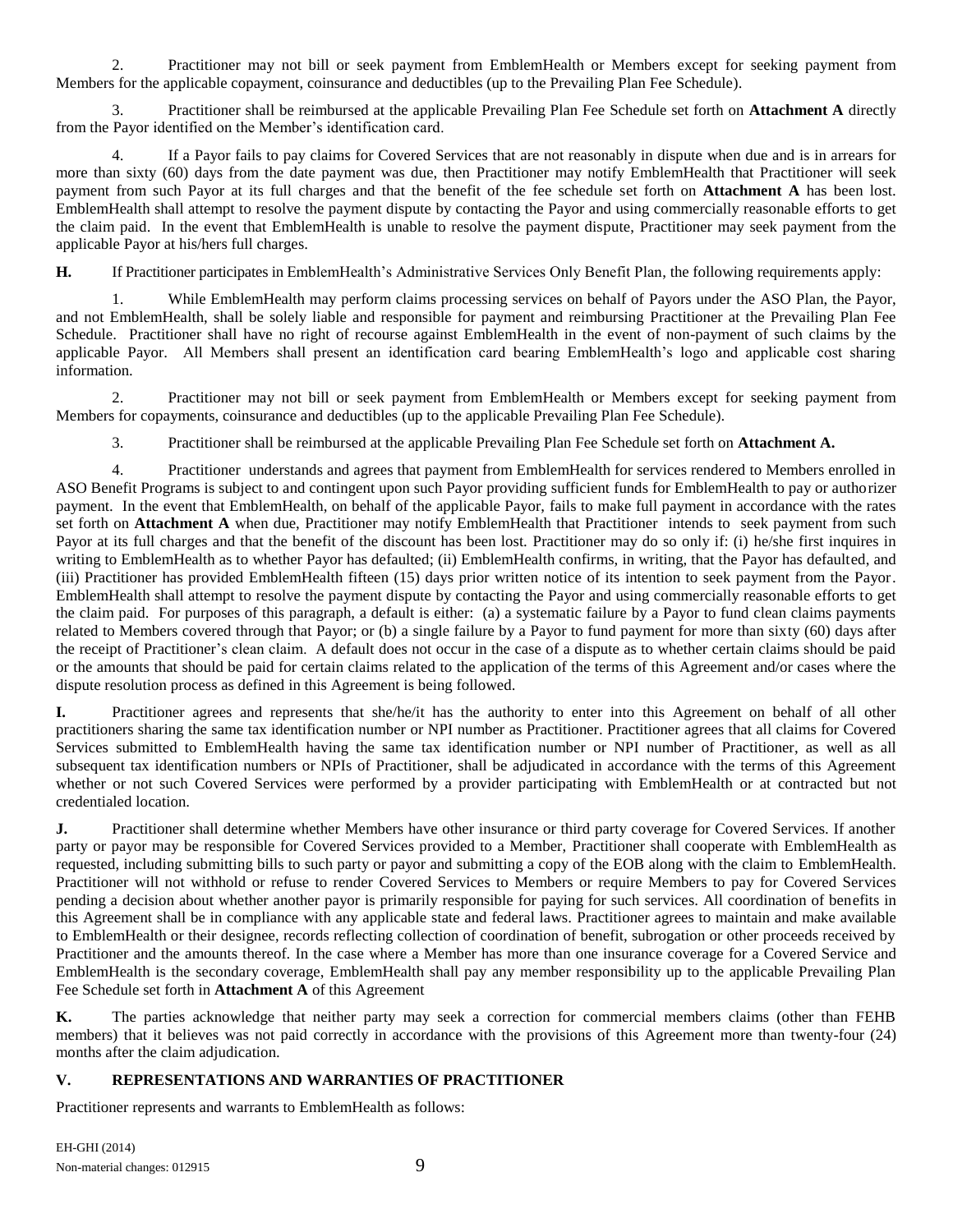**A.** Practitioner is in compliance and shall continuously throughout the term of this Agreement continue to be in compliance with all applicable local, state and federal laws that relate to arranging for medical services.

**B.** Practitioner requires all employees, contractors and other health care professionals to perform their duties in conformity with all applicable standards of professional ethics and practices.

**C.** Practitioner has full authority to bind all practitioners sharing the same tax identification number or NPI number as Practitioner to the terms and conditions of this Agreement.

**D.** Practitioner is not excluded from participating in the Medicare or Medicaid programs and further, that no agent, employee or subcontractor who is excluded from participating in the Medicare or Medicaid programs shall provide services under this Agreement.

**E.** Neither Practitioner nor any of Practitioner's principal owners or any individual or entity it employs or has contracted with to carry out his/her obligations under this Agreement is an Ineligible Person. "Ineligible Person" means an individual or entity who: (i) is currently excluded, debarred, suspended or otherwise ineligible to participate in (a) Federal health care programs, as may be identified in the List of Excluded Individuals/Entities maintained by the OIG, or (b) Federal procurement or nonprocurement programs, as may be identified in the Excluded Parties List System maintained by the General Services Administration, (ii) has been convicted of a criminal offense subject to OIG's mandatory exclusion authority for federal health care programs as described in Section 1128(a) of the Social Security Act, but has not yet been excluded, debarred or otherwise declared ineligible to participate in such programs, or (iii) is currently excluded, debarred, suspended or otherwise ineligible to participate in State medical assistance programs, including Medicaid or CHIP, or State procurement or nonprocurement programs as determined by a State governmental authority.

# **VI. TERM AND TERMINATION**

A. The initial term of this Agreement shall be from the Start Date through December 31<sup>st</sup> of that year. Unless earlier terminated as described below, this Agreement shall automatically renew for the following calendar year, and every anniversary thereafter unless either party gives notice of its intent not to renew to the other not less than sixty (60) days prior to the expiration of the then existing term.

**B.** Notwithstanding the foregoing, this Agreement may be earlier terminated as follows:

1. Practitioner may terminate this Agreement, for any or no cause, upon one-hundred and twenty (120) days prior written notice to EmblemHealth.

2. Subject to any applicable reconsideration or hearing rights required by state or federal law, EmblemHealth may terminate this Agreement upon sixty (60) days prior written notice to Practitioner in the event of: (i) a loss, suspension or restriction of Practitioner's hospital privileges, (ii) failure of Practitioner to notify EmblemHealth of any changes in location in his/her practice; (iii) failure of Practitioner to be available to provide services to Members for a period in excess of thirty (30) days; (iv) failure of Practitioner to timely supply requested information in connection with EmblemHealth's recredentialing process or failure to meet EmblemHealth's credentialing/recredentialing standards; (v) failure of Practitioner to comply with EmblemHealth's QI, Claims, Member Grievances or UM Programs; (vi) failure of Practitioner to continuously maintain (or the termination of any) the types or amounts of insurance required to be continuously maintained by Practitioner by this Agreement, (vii) failure of Practitioner to remain a member in good standing of the staff of a designated participating facility; and (viii) in the event that Practitioner's participation in the Medicare or Medicaid program is restricted, suspended or terminated, or there is a threat of such restriction, suspension or termination..

3. Either party may terminate this Agreement, upon sixty (60) days prior written notice, if the other party is unable to pay its debts, files or has filed against it a petition in bankruptcy, commences or has commenced against it any other insolvency proceedings which are not dismissed within such sixty (60) day period or seeks reorganization or an arrangement with creditors.

4. EmblemHealth may terminate this Agreement immediately: (i) if Practitioner's DEA number or license or certification to practice medicine is revoked, suspended, surrendered or not renewed; (ii) upon a reasonable determination by EmblemHealth that the continued provision of services by Practitioner under this Agreement may result in imminent harm to Members; or (iii) upon a reasonable determination by EmblemHealth that Practitioner has committed a fraud or has misrepresented a material fact.

5. EmblemHealth may terminate this Agreement, subject to any applicable reconsideration or hearing rights under applicable state or federal law, upon sixty (60) days prior written notice to Practitioner in the event of a breach of this Agreement.

**C.** Termination shall not affect Practitioner's right to payment for Covered Services rendered prior to the effective date of termination.

**D.** When required under applicable state or federal Law, Practitioner shall be advised of the reason(s) for termination and his or her rights to a hearing as set forth in EmblemHealth's credentialing policies and the Administrative Guidelines and Provider Manual.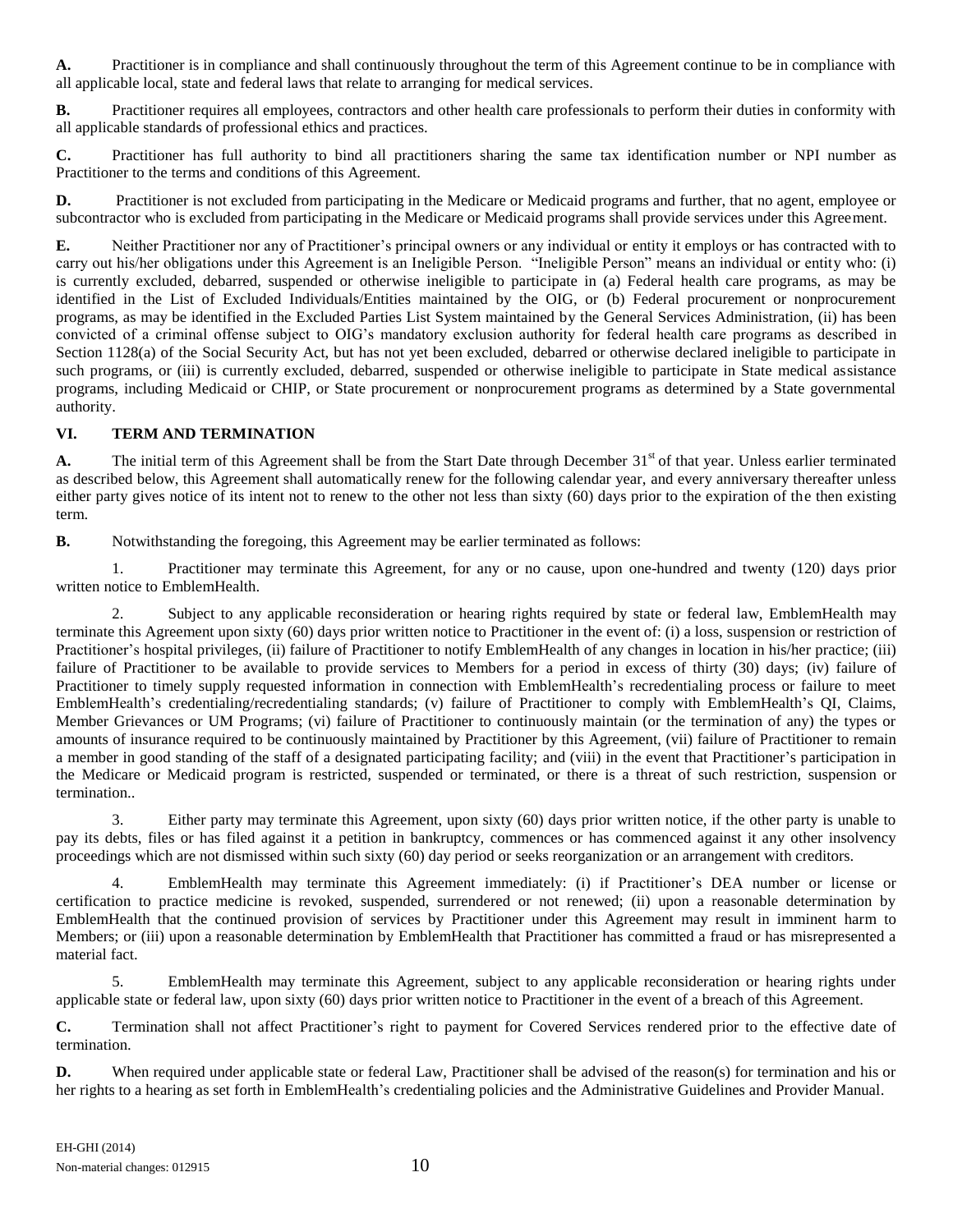**E.** Not less than thirty (30) days prior to Practitioner terminating his/her status as a Participating Provider, Practitioner shall notify all Members that may be affected by the termination of this Agreement, that Practitioner will no longer be available to provide services except for applicable continuity of care. After termination and upon EmblemHealth's request, Practitioner agrees that it shall continue to provide Covered Services to Members pursuant to the terms of this Agreement until EmblemHealth can arrange their transfer to other Participating Providers; provided, however, that this obligation shall not exceed ninety (90) days from the effective date of termination. Practitioner further agrees that Covered Services rendered to Members who are inpatients on the date of termination shall continue until the Member is discharged or EmblemHealth can arrange his or her transfer to other Participating Providers. EmblemHealth shall pay Practitioner for such services in accordance with the terms of this Agreement. In the event of termination of this Agreement, Practitioner agrees to assist in the orderly transfer of Members to other Participating Providers.

# **VII. GENERAL PROVISIONS**

# **A. Amendments**.

1. **Regulatory Approval/Changes**.. If, at any time during the term hereof, any city, state or federal statutes or regulations or any governmental or regulatory agency or body, including URAC, NCQA, governing health care service plans require or mandate modification of the terms and conditions of this Agreement, upon notice to Practitioner this Agreement shall be deemed to be automatically amended to conform to the requirements of such statutes, regulations or governmental or regulatory body and the requirements of any Benefit Program or amendments thereto.

# 2. **Other Amendments**.

(a) EmblemHealth may amend any provision of this Agreement and any Exhibits, Schedules or Attachments including the Prevailing Plan Fee Schedule (**Attachment A**) hereto upon: (a) thirty (30) days prior written notice to Practitioner for (i) non-fee schedule changes, (ii) non-adverse fee schedule changes, (iii) adverse fee schedule changes that is the result of a Regulatory Change as set forth in Paragraph1 above, and (iv) adverse fee schedule changes that is the result of changes to Prevailing Plan Fee Schedules or payment policies established by government agencies or CPT codes or contractual references to a specific fee schedule, reimbursement methodology, or indexing mechanism. Such amendment shall become effective upon the expiration of such thirty (30) notice period without action on the part of Practitioner. If Practitioner objects to the amendment, Practitioner may terminate this Agreement upon sixty (60) days prior written notice to EmblemHealth; however the amendment shall be in full force and effect during the termination notice period.

(b) Except for those adverse reimbursement schedule changes noted in subparagraph (a) above, EmblemHealth may amend the Prevailing Plan Fee Schedule (**Attachment A**) hereto upon ninety (90) days prior written notice to Practitioner for all other adverse reimbursement schedule changes (Adverse Fee Schedule Notice). Such amendment shall become effective upon the expiration of the ninety (90) day notice period without action on the part of Practitioner. If Practitioner objects to the adverse fee schedule amendment, Practitioner may terminate this Agreement by providing notice to EmblemHealth within thirty (30) days of receipt of the Adverse Fee Schedule Notice. The effective date of Practitioner's termination shall be the effective date of the new Prevailing Plan Fee Schedule.

3. **EmblemHealth's Policies.** Practitioner acknowledges that EmblemHealth has the right, in its sole discretion, to change any of its Administrative Guidelines and the terms of the Administrative Guidelines and Provider Manual upon notice to Practitioner via the EmblemHealth website. Such revisions by EmblemHealth from time to time of the Administrative Guidelines, policies and procedures, including the Administrative Guidelines and Provider Manual, shall not constitute modifications, amendments or alterations subject to the terms of this Agreement. The most recent notification issued by EmblemHealth via the EmblemHealth website shall control. Practitioner shall be responsible for reviewing the EmblemHealth website for policy changes.

**B. Notices.** Any notice relating to breach, termination or indemnification given under this Agreement to EmblemHealth shall be sent in writing by certified mail, return receipt requested, postage prepaid, or by overnight courier service, with a copy to General Counsel, at 55 Water Street, New York, New York 10041, Attn: Senior Vice President, Provider Network Management. Any notice given under this Agreement to Practitioner shall be in writing and sent: (i) by overnight carrier, (ii) by posting on the EmblemHealth website, (iii) electronically to a designated contact at an agreed upon e-mail address; or (iv) by regular or certified mail, return receipt requested at the address set forth at the beginning of this Agreement. Notice shall be effective in the case of (i) overnight courier service, on the next business day after the notice is sent; (ii) regular or certified mail, three business (3) days after the letter is deposited, postage prepaid, in a United States post office depository; and (iii) upon posting on the EmblemHealth website or sent electronically. Routine notices between the parties are not governed by this Section.

**C. Independent Contractors**. EmblemHealth and Practitioner are independent parties contracting with each other solely for the purpose of effecting the provisions of this Agreement. Neither party is, or is to be considered, the agent, servant, employee or partner of the other party for any purpose whatsoever. None of the provisions of this Agreement are intended to create or shall be construed as creating any agency, partnership, joint venture or employer-employee relationship between EmblemHealth and Practitioner or any of their respective employees, servants, agents or representatives. EmblemHealth shall have no responsibility in relation to Practitioner or Practitioner's personnel to comply with federal, state and city withholding requirements pertaining to taxes, workers' compensation, social security, unemployment compensation, disability and other insurance requirements and obligations imposed on an employer of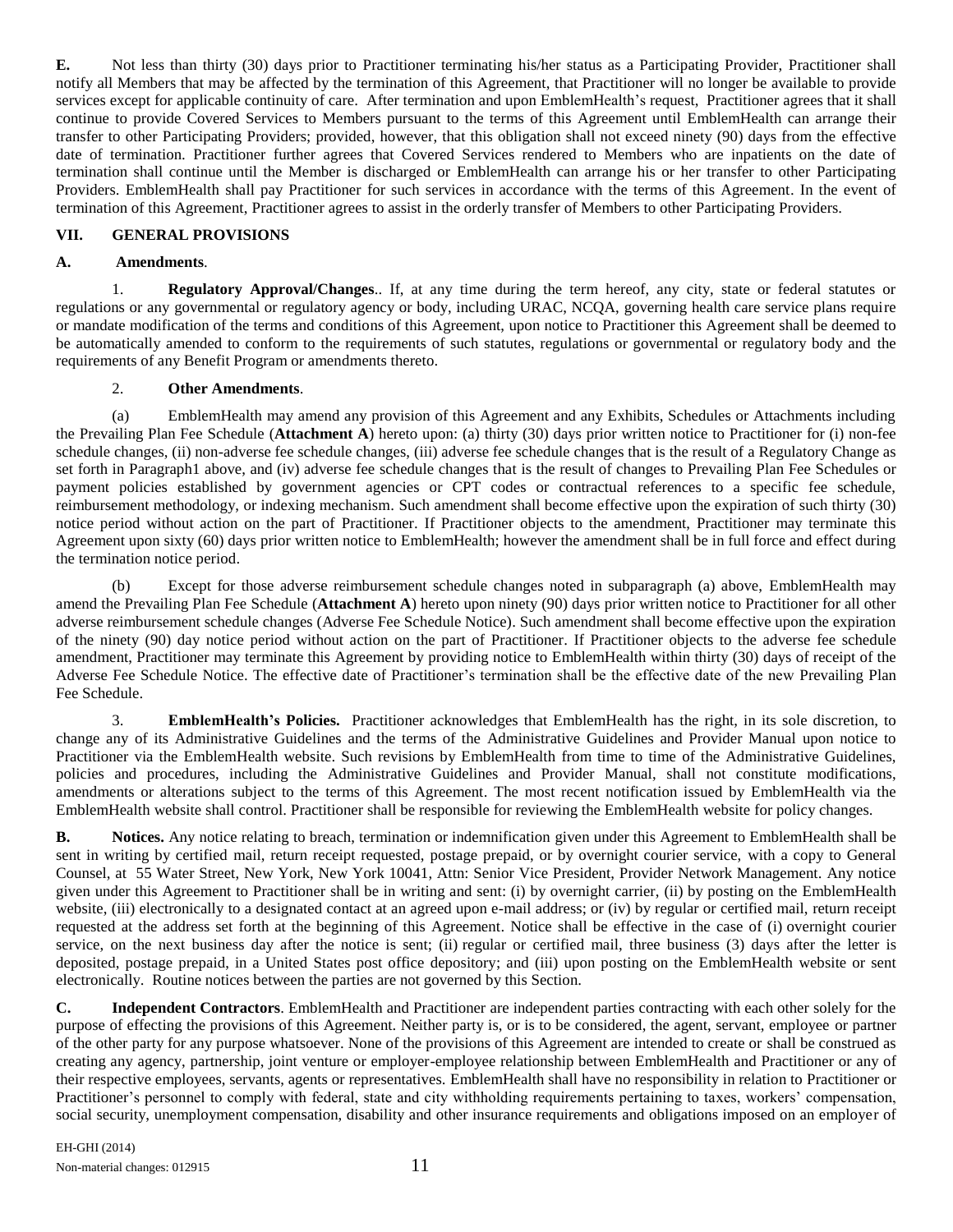personnel and will not withhold monies from the payments made to Practitioner with respect to same. EmblemHealth shall not cover Practitioner or Practitioner's personnel under any pension or other fringe benefit offered to EmblemHealth's employees. EmblemHealth shall have no responsibility for incidents of employment or other actions or inactions by Practitioner or Practitioner's personnel. Practitioner shall indemnify EmblemHealth, their officers and staff from and against any claim arising out of an allegation that the Practitioner or Practitioner's personnel are an employee of EmblemHealth. The provisions of this Section will survive termination of this Agreement, regardless of the cause giving rise to such termination.

**D. Sales and Marketing**. Practitioner agrees that EmblemHealth may use Practitioner's name, address, and telephone number, type of practice, hours of service, hospital affiliation, board status and any information relevant to Practitioner's practice in marketing or administrative materials and provider directories that EmblemHealth may distribute. Practitioner may not use EmblemHealth's name or the names of any of its affiliates, nor any of their service marks without the prior written consent of EmblemHealth, except that it may advertise that it is a provider participating in EmblemHealth's networks.

# **E. Assignment.**

1. **Assignment by Practitioner**: Practitioner may not assign, delegate, subcontract or otherwise transfer its rights under this Agreement. Any such assignment shall render this Agreement null and void.

2. **Assignment, Transfer, Subcontract by or Conversion of EmblemHealth**. EmblemHealth may, without Practitioner's prior consent, assign, transfer, delegate or subcontract its rights or obligations, and/or this Agreement to (i) an affiliated or related entity, or (ii) a parent entity or an entity that controls, is controlled by, or that is under common control with it now or in the future, or (iii) an entity or entities which succeed to all or part of EmblemHealth's business through a sale, merger, corporate reorganization, conversion or other corporate transaction involving EmblemHealth and/or its affiliates and related entities.

3. **Delegation**. EmblemHealth may delegate certain administrative and /or management functions to certain entities.

**F. Entire Agreement/Invalid Provisions/Headings/Counterparts**. This Agreement and the Exhibits, the Administrative Guidelines and Provider Manual, Addendums and Attachments hereto constitute the entire Agreement between the parties and supersede as of the Start Date all prior agreements, oral or written, with respect to the subject matter hereof. The illegality, unenforceability or ineffectiveness of any provision of this Agreement shall not affect the legality, enforceability of effectiveness or any other provision of this Agreement. The headings in this Agreement are merely for the purpose of convenience of reference and do not limit, define or construe the provisions of this Agreement. This Agreement may be executed in one or more counterparts each of which shall be deemed an original and shall constitute one and the same Agreement.

**G. Governing Law**. This Agreement shall be governed by and construed under the laws of the State of New York without giving effect to the conflict of laws principles thereof.

**H. Remedies**. All rights and remedies hereunder shall be cumulative and not alternative.

**I. Disputes Concerning Non-Clinical Matters.** The parties will work together in good faith to resolve any dispute arising under this Agreement. All non-clinical disputes, controversies or claims arising out of or under this Agreement or its performance, if not resolved through EmblemHealth's Grievance and Appeal process shall be resolved as set forth in this paragraph.

If any nonclinical dispute between the parties: (i) arises out of or relates to this Agreement, (ii) Practitioner has exhausted all internal appeals and grievance procedures provided in the Administrative Guidelines and Provider Manual; (iii) the parties cannot settle such dispute by good faith negotiation within thirty (30) business days, and (iv) the dispute concerns an amount less than \$750,000, then the parties agree that the dispute shall be resolved through binding arbitration. The binding arbitration shall be conducted in New York, New York in accordance with the American Health Lawyers Association (AHLA) Alternative Dispute Resolution Service Rules of Procedure for Arbitration, and which to the extent of the subject matter of the arbitration, shall be binding not only on all parties to this Agreement, but on any other entity controlled by, in control of or under common control with the party, and judgment on the award rendered by the arbitrator may be entered in any court having jurisdiction thereof. Notwithstanding the rules of the AHLA, the arbitrator shall not be permitted to award punitive or exemplary damages. To the extent feasible, the arbitrator shall conduct the arbitration and render a decision within fifteen (15) days from the date the arbitrator is selected. The parties agree to defer commencing arbitration if one is pending related to a dispute arising from this Agreement until the completion of the pending arbitration or the parties and the arbitrator agree to include the new claim in the pending arbitration. Depositions shall not be permitted in any arbitration unless the arbitrator decides otherwise upon good cause shown by a party. Each party shall bear its own fees and expenses, including attorneys' fees. The fees and expenses of the arbitrator and the cost of the arbitration shall be borne equally by the parties. In no event shall the arbitration's award exceed \$750,000. There shall be no right or authority for any dispute, controversy, or claim brought by Practitioner to be arbitrated on a class action basis or on any basis in a representative capacity on behalf of any other person or entity, even if similarly situated. No disputes, controversies, or claims brought by Practitioner may be joined or consolidated in the arbitration with disputes, claims, or controversies brought by other providers, unless otherwise agreed to in writing by all parties.

**J. Non-waiver.** No waiver of any breach of any provision of this Agreement shall be deemed a waiver of any subsequent breach of the same or a breach of any other provision of this Agreement.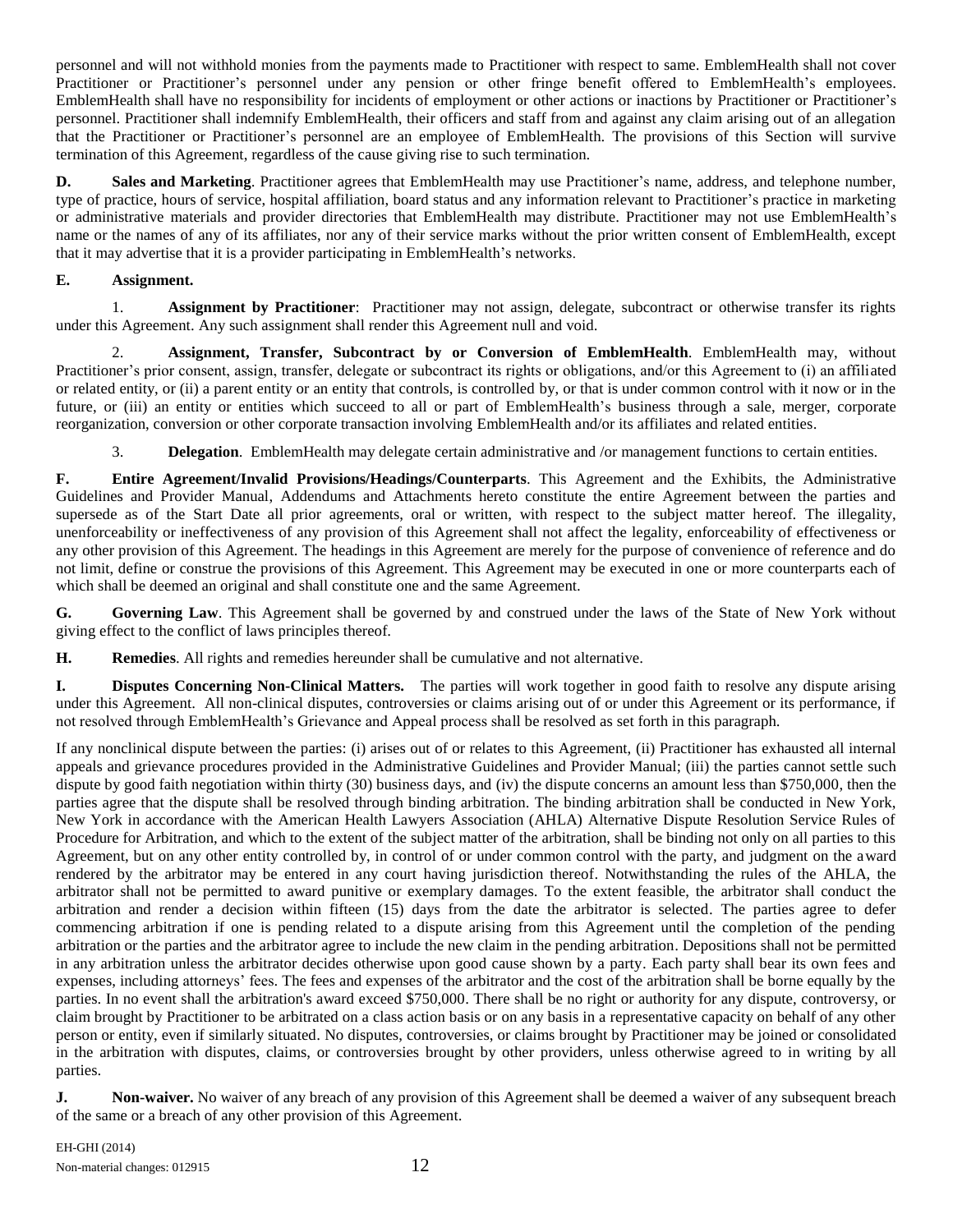**K. Patient-Practitioner Relations/Anti-Gag Clause**. Nothing in this Agreement shall be construed to require Practitioner to provide any treatment which it deems professionally unacceptable. EmblemHealth shall not interfere with Practitioner's relationships with patients and only administers coverage. Any determination by EmblemHealth denying coverage for a particular service shall not relieve Practitioner from providing or recommending such service if medically appropriate. EmblemHealth encourages a strong provider-patient relationship, and therefore does not interfere, prohibit, or otherwise restrict participating providers from freely communicating with or advising Members concerning the Member's health status, medical care or treatment options or serving as an advocate on behalf of a Member regarding the care or treatment options, regardless of benefit coverage limitations determined to be in the Member's best interests.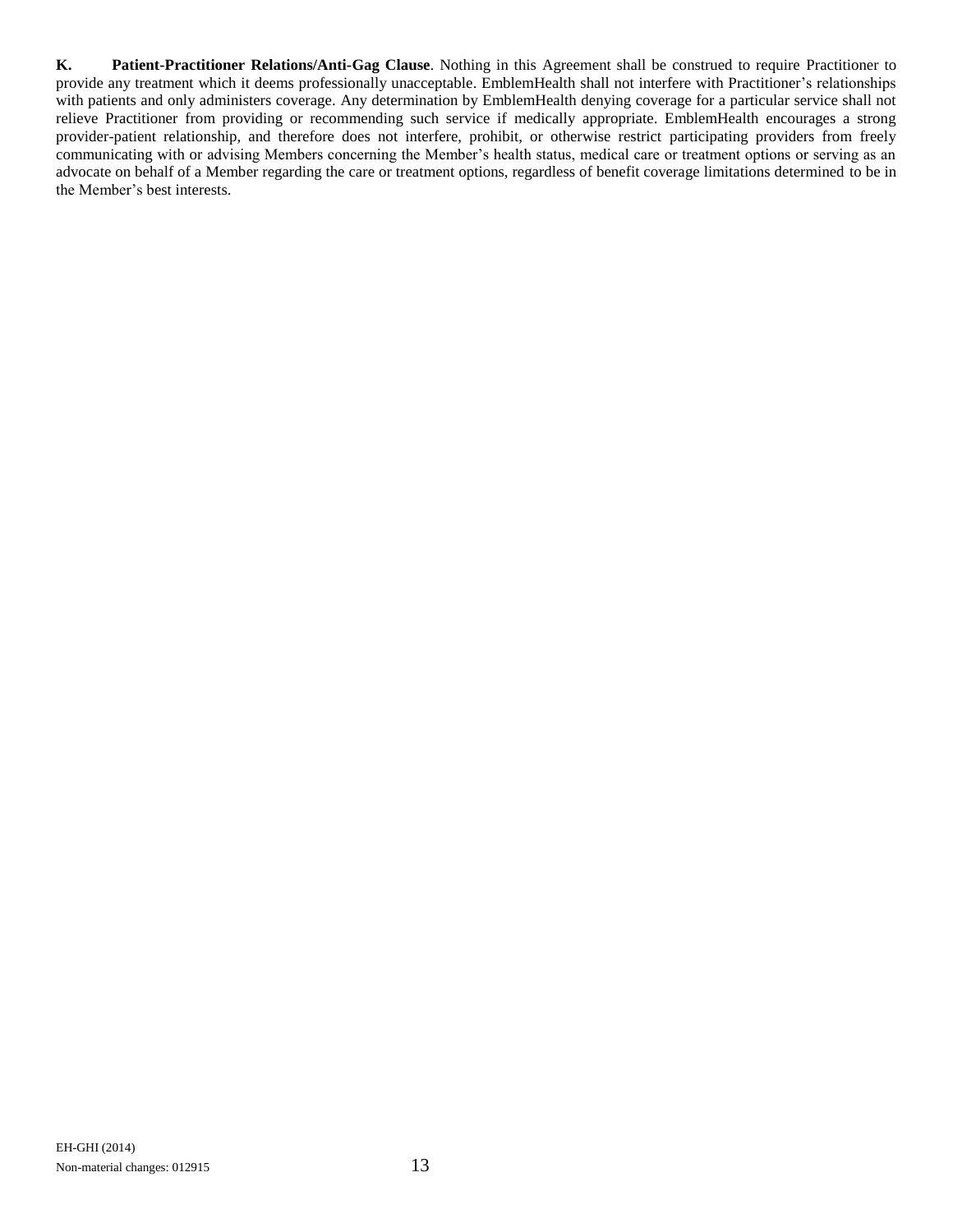#### **MEDICARE ADVANTAGE ADDENDUM**

EmblemHealth has a contract with CMS for the provision of services to Medicare Enrollees. Accordingly, Practitioner agrees to provide all services under the Agreement in compliance with the following provisions.

#### **Definitions:**

**Centers for Medicare and Medicaid Services ("CMS"):** the agency within the Department of Health and Human Services that administers the Medicare program.

**Completion of Audit:** completion of audit by the Department of Health and Human Services, the Government Accountability Office, or their designees of a Medicare Advantage Organization, Medicare Advantage Organization contractor or related entity.

**Downstream Entity:** any party that enters into a written arrangement, acceptable to CMS, with persons or entities involved with the MA benefit, below the level of the arrangement between an MA organization (or applicant) and a first tier entity. These written arrangements continue down to the level of the ultimate provider of both health and administrative services.

**Final Contract Period:** the final term of the contract between CMS and the Medicare Advantage Organization.

**First Tier Entity:** any party that enters into a written arrangement, acceptable to CMS, with an MA organization or applicant to provide administrative services or health care services for a Medicare eligible individual under the MA program.

**Medicare Advantage ("MA"):** an alternative to the traditional Medicare program in which private plans run by health insurance companies provide health care benefits that eligible beneficiaries would otherwise receive directly from the Medicare program.

**Medicare Advantage Organization ("MA organization"):** a public or private entity organized and licensed by a State as a risk-bearing entity (with the exception of provider-sponsored organizations receiving waivers) that is certified by CMS as meeting the MA contract requirements and includes EmblemHealth.

**Member or Enrollee:** a Medicare Advantage eligible individual who has enrolled in or elected coverage through a Medicare Advantage Organization.

**Provider:** (1) any individual, including Practitioner, who is engaged in the delivery of health care services in a State and is licensed or certified by the State to engage in that activity in the State; and (2) any entity that is engaged in the delivery of health care services in a State and is licensed or certified to deliver those services if such licensing or certification is required by State law or regulation and includes Practitioner as defined on the first page of this Agreement.

**Related entity:** any entity that is related to the MA organization by common ownership or control and (1) performs some of the MA organization's management functions under contract or delegation; (2) furnishes services to Medicare enrollees under an oral or written agreement; or (3) leases real property or sells materials to the MA organization at a cost of more than \$2,500 during a contract period.

# **Required Provisions:**

Practitioner agrees to the following:

1. HHS, the Comptroller General, or their designees have the right to audit, evaluate, and inspect any pertinent information for any particular contract period, including, but not limited to, any books, contracts, computer or other electronic systems (including medical records and documentation of the first tier, downstream, and entities related to CMS' contract with EmblemHealth, (hereinafter, "MA organization") through 10 years from the final date of the final contract period of the contract entered into between CMS and the MA organization or from the date of completion of any audit, whichever is later. [42 C.F.R. §§ 422.504(i)(2)(i) and (ii)]

2. Practitioner will comply with the confidentiality and enrollee record accuracy requirements, including: (1) abiding by all Federal and State laws regarding confidentiality and disclosure of medical records, or other health and enrollment information, (2) ensuring that medical information is released only in accordance with applicable Federal or State law, or pursuant to court orders or subpoenas, (3) maintaining the records and information in an accurate and timely manner, and (4) ensuring timely access by enrollees to the records and information that pertain to them.  $[42 \text{ C.F.R.}$  §§  $422.504(a)(13)$  and  $422.118]$ 

3. Enrollees will not be held liable for payment of any fees that are the legal obligation of the MA organization. [42 C.F.R. §§  $422.504(i)(3)(i)$  and  $422.504(g)(1)(iii)$ ]

4. For all enrollees eligible for both Medicare and Medicaid, enrollees will not be held liable for Medicare Part A and B cost sharing when the State is responsible for paying such amounts. Providers will be informed of Medicare and Medicaid benefits and rules for enrollees eligible for Medicare and Medicaid. Practitioner may not impose cost-sharing that exceeds the amount of costsharing that would be permitted with respect to the individual under title XIX if the individual were not enrolled in such a plan. Practitioner will: (1) accept the MA plan payment as payment in full, or (2) bill the appropriate State source. [42 C.F.R. §§  $422.504(i)(3)(i)$  and  $422.504(g)(1)(iii)$ ]

EH-GHI (2014) 5. Any services or other activity performed in accordance with a contract or written agreement by Practitioner are consistent and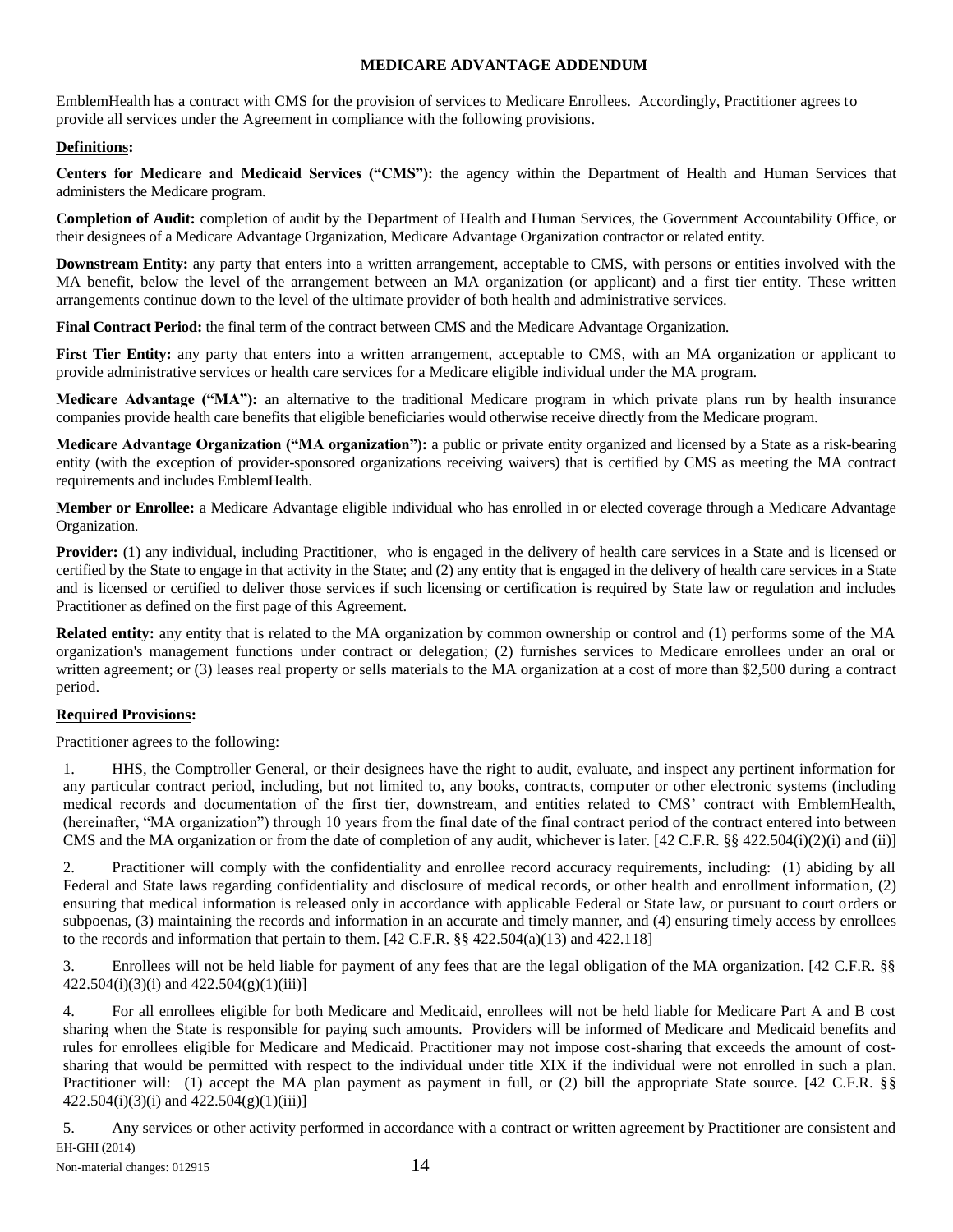comply with the MA organization's contractual obligations.  $[42 \text{ C.F.R.} \$   $[422.504(i)(3)(iii)]$ 

6. Contracts or other written agreements between the MA organization and providers or between first tier and downstream entities must contain a prompt payment provision, the terms of which are developed and agreed to by the contracting parties. The MA organization is obligated to pay contracted providers under the terms of the contract between Practitioner and the provider. Practitioner and EmblemHealth agree that the agreed upon prompt payment provisions are set forth in the Provider Manual which is incorporated into this Agreement  $[42 \text{ C.F.R. }$  §§  $422.520(b)(1)$  and  $(2)]$ 

7. Practitioner and any related entity, contractor or subcontractor will comply with all applicable Medicare laws, regulations, and CMS instructions.  $[42 \text{ C.F.R. }$  §§  $422.504(i)(4)(v)]$ 

8. If any of the MA organization's activities or responsibilities under its contract with CMS are delegated to any first tier, downstream and related entity:

(i) The delegated activities and reporting responsibilities are specified in writing**.** 

(ii) CMS and the MA organization reserve the right to revoke the delegation activities and reporting requirements or to specify other remedies in instances where CMS or the MA organization determine that such parties have not performed satisfactorily.

(iii) The MA organization will monitor the performance of the parties on an ongoing basis.

(iv) The credentials of medical professionals affiliated with the party or parties will be either reviewed by the MA organization or the credentialing process will be reviewed and approved by the MA organization and the MA organization must audit the credentialing process on an ongoing basis.

(v) If the MA organization delegates the selection of providers, contractors, or subcontractor, the MA organization retains the right to approve, suspend, or terminate any such arrangement. [42 C.F.R. §§ 422.504(i)(4) and (5)].

9. Practitioner agrees to comply with the MA organization's policies and procedures.

In the event of a conflict between the terms and conditions above and the terms of a related agreement, the terms above control.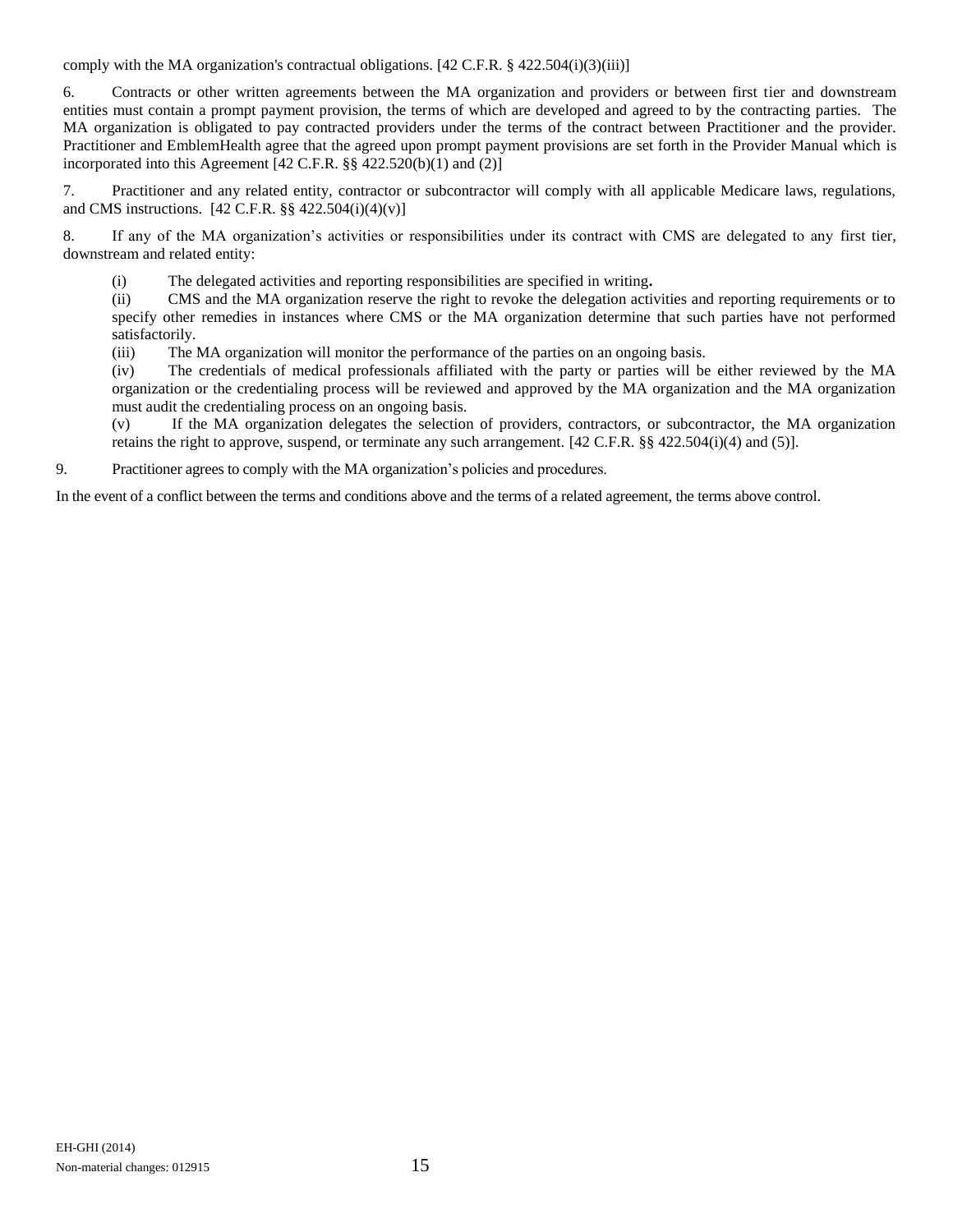# **ATTACHMENT A**

# **FEE SCHEDULE**

Provider shall be reimbursed according to the standard GHI fee schedules.